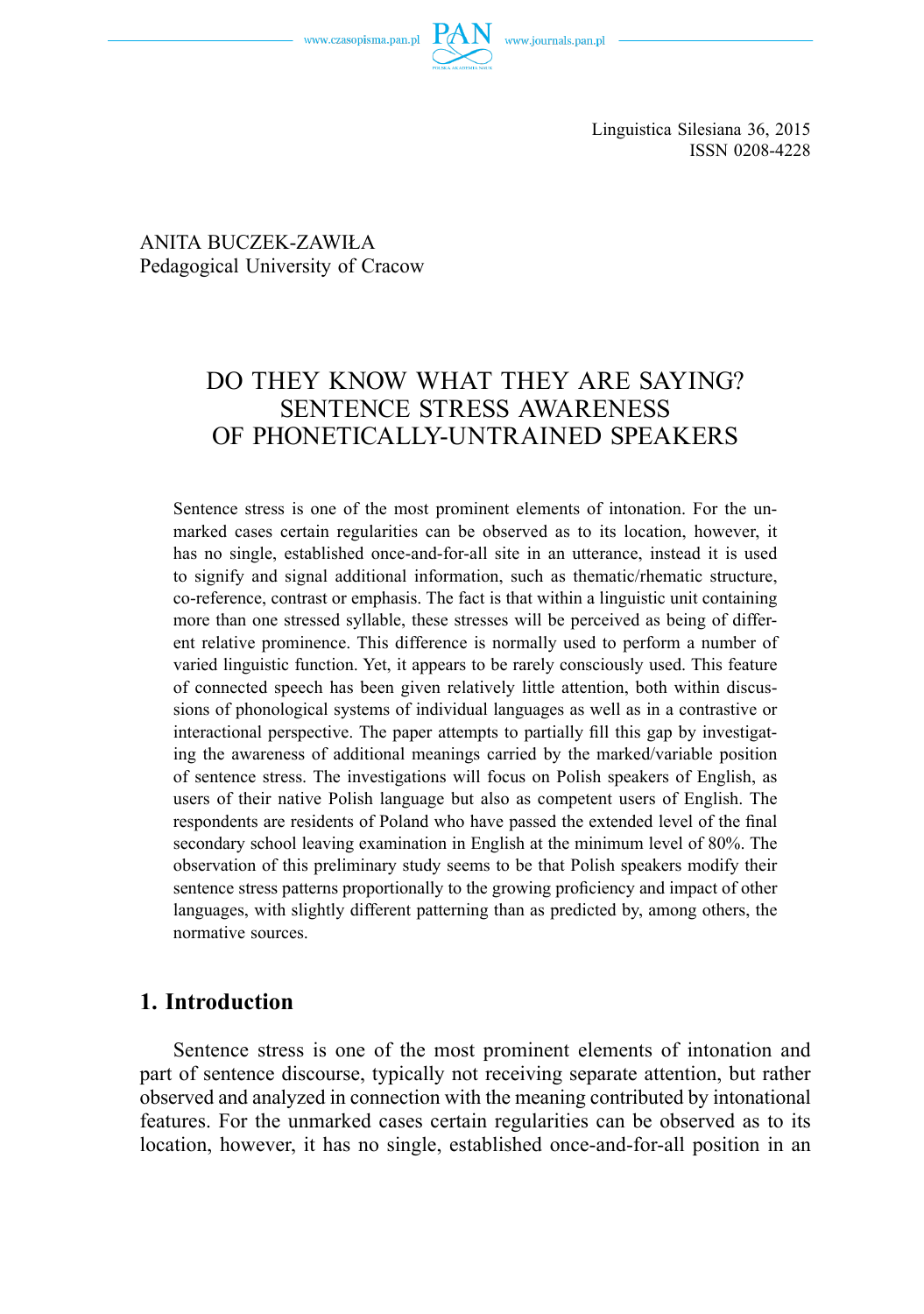

utterance, instead it is used to signify and signal additional information, such as thematic/rhematic structure, co-reference, contrast or emphasis. The fact is that within a linguistic unit containing more than one stressed syllable, these stresses will be perceived as being of different relative prominence. This difference is normally used to perform a number of varied though interrelated linguistic functions. Yet, this element of the melodic structure of sentences appears to be rarely consciously used. Additionally, it has been given relatively little attention, both within discussions of phonological systems of individual languages as well as in a contrastive or interactional perspective.

The paper attempts to investigate the awareness of additional meanings carried by the marked/variable position of sentence stress. The investigations will focus on Polish speakers of English, as users of their native Polish language but also as competent users of English. The respondents are residents of Poland, selected with the minimum level of 80% score on the extended level of the final secondary school leaving examination in English. The paper follows a modular rather than an integrative manner of investigation, hence only this particular element of the intonational structure is focused on. We are nonetheless conscious of the fact that the general intonational context may, and frequently does, provide the essential discourse contribution, not so much in the form but in the function. Additionally, no attempt is made to relate to the production side of the phenomena, only perception and comprehension are dealt with.

### **2. The concept and function of sentence stress**

More and more recent research in phonology has focused on units larger than individual segments, extending over units which can encompass portions of speech substantially longer than single phonological segments. Prosodic phenomena are believed to be very important elements of a language phonological system. These are believed to comprise various prosodic phenomena serving as prominence marking (Keating 2003:119): phrasing (division into syllables, words and phrases), stress (referring to prominence of syllables at the level of a word), accent (prominence at phrase level accompanied by distribution of tones or pitch levels along these), lexical tones and intonational tones<sup>1</sup>. Among those the features of stress (intensity), tone (pitch) and duration (length), referred to as suprasegmentals of prominence, are present in every utterance speakers produce (Hyman 1975:203). Also, these aspects of the speech signal can be isolated and extracted as a pattern on an utterance – quite unlike segmental features. These suprasegmental properties can be organized into prosodic structure, which is the hierarchical compartmentalization of the segmental string into higher-order constituents, like syllables and intonational phrases, onto which a tonal structure,

<sup>1</sup> Hyman (1975) notes that vowel harmony and nasalization are counted among suprasegmental features by some.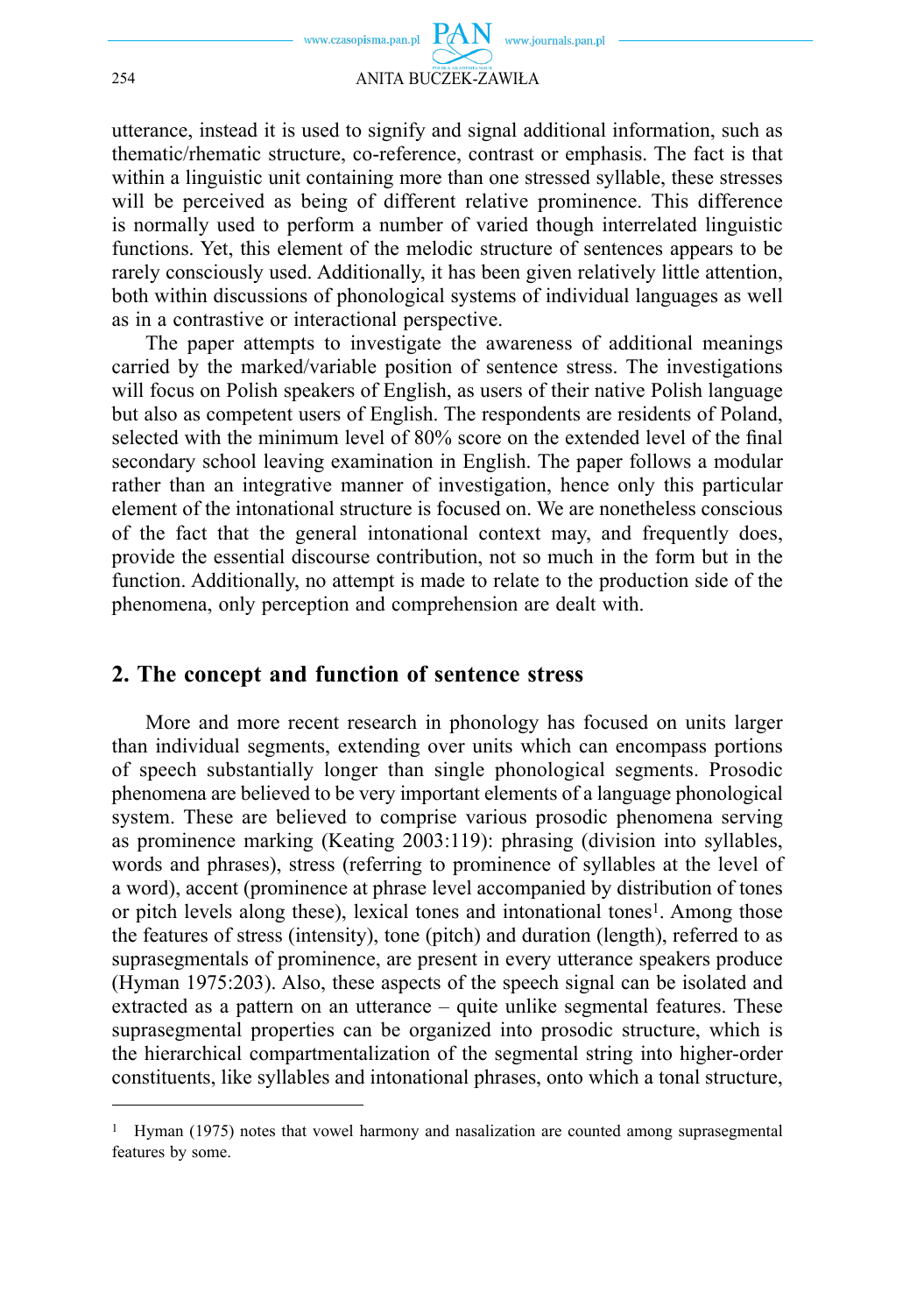

synchronized with the segmental and prosodic made-up, is overlaid (Gussenhoven 2001: 15294). As Gussenhoven (2001: 15297) explains, languages frequently exploit the peculiarities of their prosodic structure for the expression of focus and marking of information status in sentences. Such prosodic encoding of focus distribution may take several forms: phrasing, different types of intonational pitch accent for the focused element as opposed the non-focused part of the sentence or may de-accent non-focused parts, or – any combination of those. Out of the many among the prosodic features the one singled out here as relevant for the ensuing discussion is linguistic stress.

Word stress involves the prominence of a syllable within a word, but as words combine to form a larger unit – a phrase or a sentence – again one of them will receive greater prominence. This phrasal or sentence stress signifies the most prominent element in an utterance either in neutral discourse context or under conditions of particular speaker selection in specific situations (Archibald 1997: 264). Ladd (2008: 213) observes quite rightly that "it is now generally accepted that the pattern of sentence stress in an utterance reflects the utterance intended focus", and yet there seems to be much less disagreement as to what focus actually involves. Szwedek (2010: 60) lists numerous examples which, to him, clearly demonstrate that sentence stress is important both as an independent phonological notion and as a linguistically meaningful contribution to utterance meaning through its distinction into its normal and contrastive function. As to its phonetic form or substance, it has been established that in many languages, like English and Polish for example, the ways in which stress is realized and perceived are changing pitch, duration and intensity (Lehiste 1970, as discussed in Szwedek 1985: 42). More so, word and phrasal stress implement the same phonetic correlates, through somewhat exaggerated realization of an idealized form of the word which receives emphasis, as a result the lexical item receives increased relative prominence (Szwedek 1985). Still, most researchers rarely analyze phrasal stress in terms of its phonetic correlates. Keating (2003), however, claims that accent influences even the segmental realizations, so that it is in fact phonetically encoded. Similarly, Sawicka (1988: 165-6) maintains that the three major factors such as fundamental values of  $F_0$  frequency as well as duration and intensity collaborate to constitute the melodic contours, of which phrasal stress is part. The actual acoustic make-up of the contours is straightforwardly correlated with the utterance and text meaning, thus far possibly performing a distinctive function. Text segmentation into phrases, through identification of pauses with identical or fairly similar  $F_0$  melodic line can thus be meaning relevant.

Archibald (1997: 264) observes that determining phrasal stress in a language is a more complex matter than determining word stress, since it involves two interfaces: (1) between syntax and phonology and (2) between pragmatics and phonology. There have been a number of attempts in a variety of methodological frameworks to explain the computation, and, what follows, the implementation of phrasal stress. The general agreement seems to be that sentence stress plays an important part in discourse as an element of sentence intonation. However, the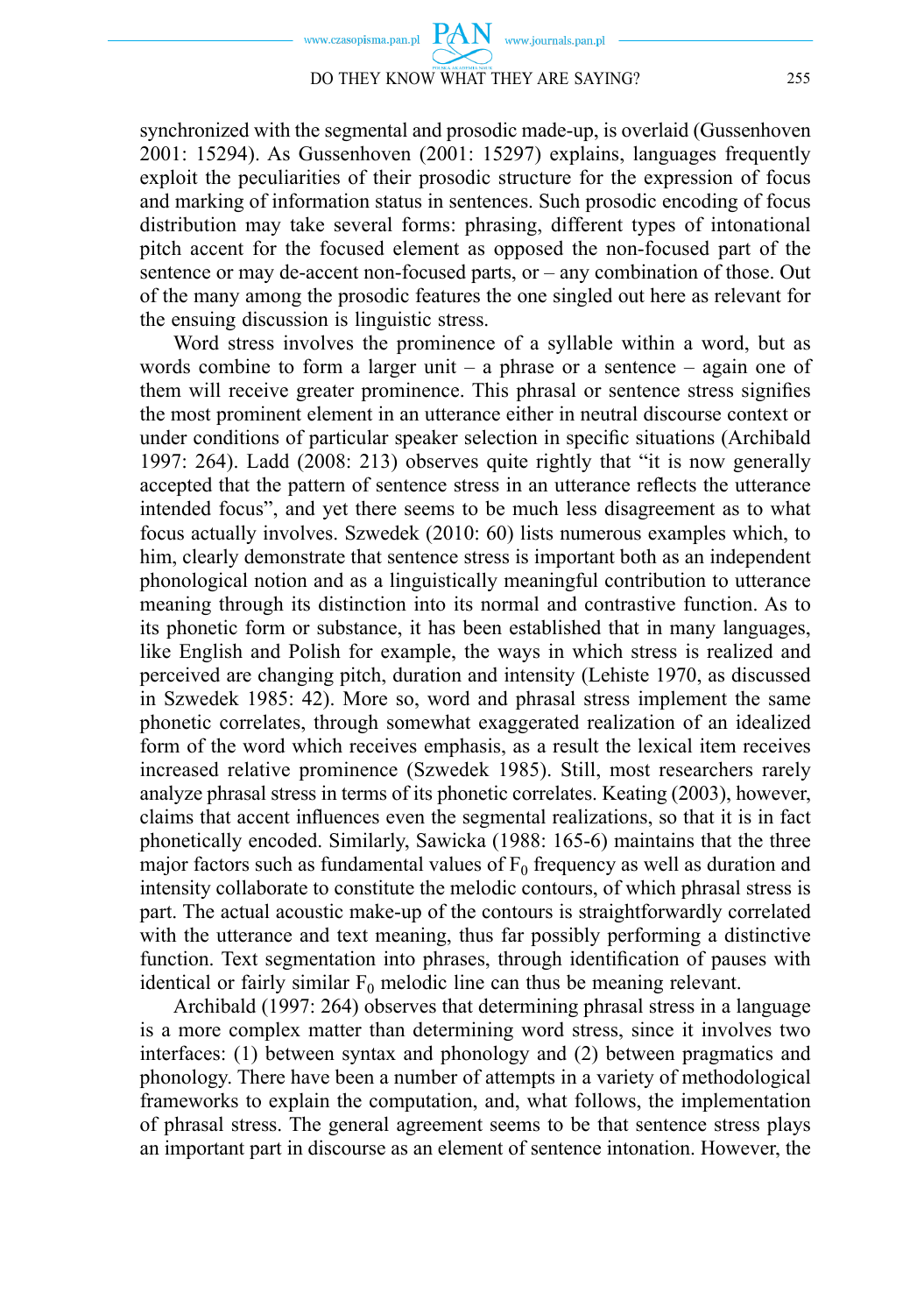

reason behind separating it for the present analysis is that the chief investigations will centre around the impact of its location in the marking of sentential focus. It is a fact that its position typically coincides with intonation centre (Marek 1987: 41), yet, this appears immaterial for the most of the cases to be investigated2.

Typically though, sentence stress is identified with intensity of producing (at least) one particular word in a sentence and notably its stressed syllable (Strutyński 1996: 65). Dukiewicz and Sawicka (1995: 182) underline that phrasal stress is of syntagmatic character, and the item carrying it receives some extra intensity. It is the cumulative exponent of several distinct mechanisms and it remains the characteristic of the phrase rather than of individual words. Its relative strength is an amalgam resulting from a cross-section of two separate accentual systems: the lexical and the phrasal. Unlike word stress, the prosodic characterization of a phrase, a unique and non-repetitive unit, is generative in character. It has been emphasized several times that many authors believe the location of phrasal stress to be dependent on the sentence semantics or, alternatively, to be the effect of interaction between syntactic surface structure and the grid made up of stressed syllables of a given phrase/clause/sentence. As Archibald (1997: 265) writes: "it has long been debated whether the prominence of a word in a phrase is determined by structural (or syntactic) factors or pragmatic (discourse) factors. Obviously discourse factors are involved".

For Szwedek (1985: 47) sentence stress is a text forming (cohesive) device, entering into syntagmatic relations with what builds the segmental structure, and interacting with other text forming elements, such as word order, definitization or ellipsis. That seems to be true also in the cross-linguistic perspective.

As to the functions of sentence stress, again several approaches can be noted. Most of the approaches uniformly mention the relevance of this prosodic feature for the informational (thematic/rhematic) structure of sentences, where in unmarked cases it singles out the "novum" and never the "datum" part  $(Szwedek 1989)<sup>3</sup>$ . Thus, it can safely be stated that at least one of the functions of phrasal stress is to manifest *focus*, a fundamentally pragmatic term that has to do with highlighting salient information in the discourse (Archibald 1997: 266). Mott (2005:195) explains the term *focus* as the concept that allows one to refer to parts of utterances that are highlighted because they express important information. Szwedek (1985: 43) straightforwardly states the relationship: the focus is the phrase containing the intonation centre, i.e. the main stress. Ideally, then, a direct relation between accent and focus can be observed: individual words are highlighted both phonetically and pragmatically (Ladd 2008: 214).

<sup>2</sup> This approach follows directly from the one assumed by Szwedek (2010; 1991; 1989), who looked mostly at the relation between sentence accent and word order, definiteness, ellipsis, category membership, emphasis and marking of information structure of sentences.

<sup>&</sup>lt;sup>3</sup> Szwedek (1989) specifies rather clearly and in detail how this novum/datum marking is realized in relation to the sentence nominal portion. The reader is referred to this paper as well as Szwedek (1991) for details.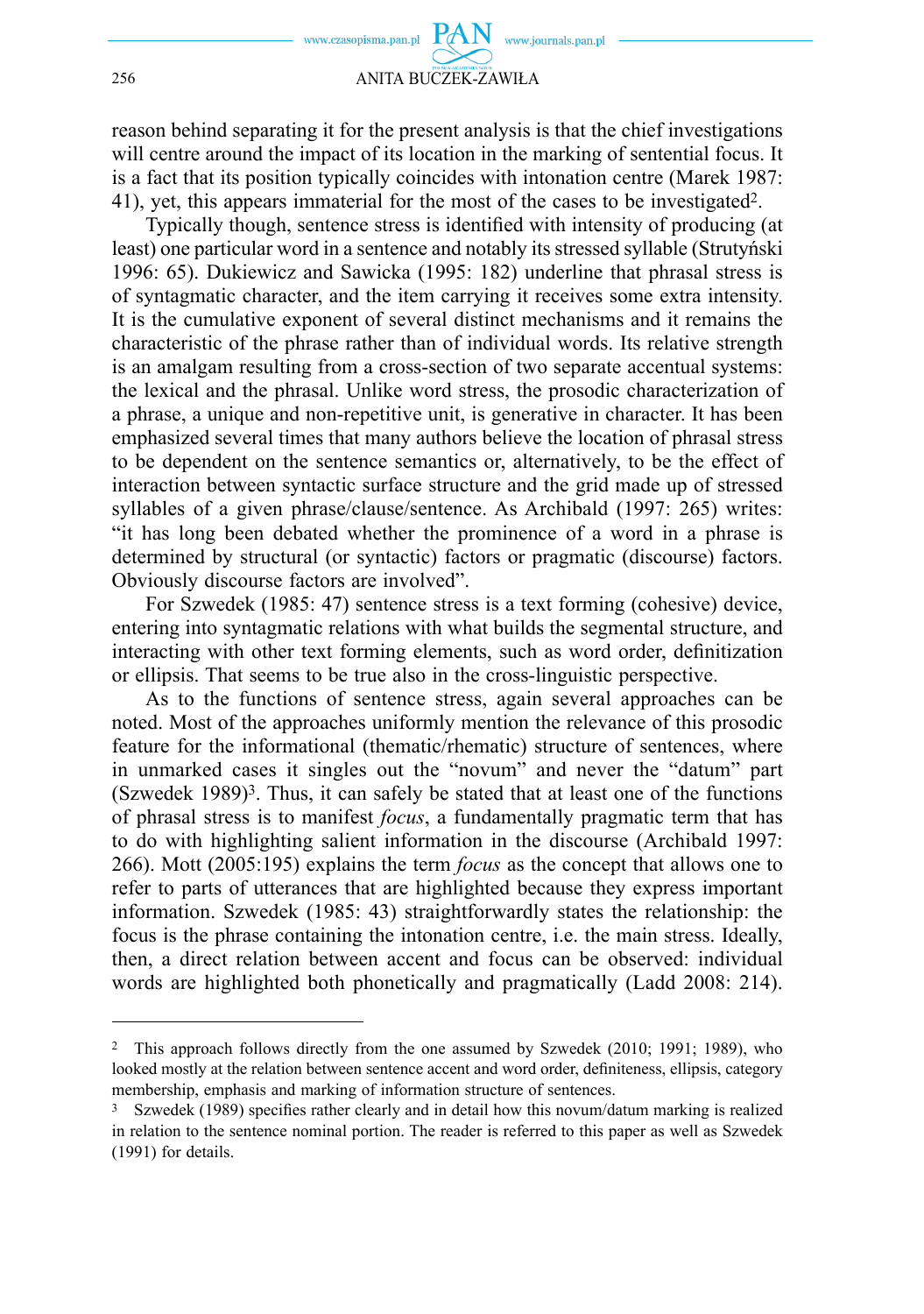

A supplementary distinction into broad and narrow focus further clarifies the highlighting job of phrasal accent: broad focus sentences are those where all the information is new, like *Tom hates fish*, with *fish* receiving most prominence in the utterance; while shifting the sentence stress back onto either of the two words emphasizes one of them specifically and thus it produces a narrow focus sentence. It has been pointed out that broad focus sentences can potentially be read ambiguously: with the assumed broad or narrow focus, so that in the example above the meaning decoded could also be "fish but not meat or other food". Ladd (2008: 215) describes the problem in the following fashion: "despite clear meaning differences, the sentence stress pattern that signals broad focus on a larger constituent […] is similar or identical to the pattern that signals narrow focus on the single word […]". Additionally, it needs to be borne in mind that the *novelty* in a sentence may be of different types, to mention only referential, functional and grammatical novelty. Generally, the novelty recognition will be dependent on whether the entity referred to has or has not been recently introduced to the discourse. This is supposed to demonstrate the opposition with *contrastiveness* or *informativeness*, related to a statement of the proposition for one discourse rather than the other (Ladd 2008: 219).

Consequently, it is not always the *new* in the utterance that get highlighted through sentence stress, it has been argued that semantic weight more than, or in addition to, syntactic structure may determine whether a given element receives the extra prominence, especially so when the predictable elements, those construable form the context, appear to be de-accented. Szpyra-Kozłowska (2002: 47) observes that thanks to phrasal stress the actual segmentation of the utterance is made more clear, and the division into theme and rheme becomes more pronounced.

Apart from that, to signal additional emphasis, phrasal stress may appear in a position not typically reserved for it. This again relies on the relation between a principally semantic category of emphasis and a phonologically assigned and manifested feature (Marek 1975). The intended effect of applying the sentence stress in an unnatural location is to introduce contrast between what has been expected as opposed to what has actually been expressed. Szwedek (1985: 44) refers to such cases as instances of contrastive or emphatic novelty4.

Finally, phrasal accent performs a sort of corrective function, where the normal given/new information relations are suspended by emphatic stress until it is corrected or counter-ascertained.

To sum up a bit: Ladd (2008) evokes here two competing approaches to the function of sentence stress, namely the normal stress view and the highlighting view. The latter assumes that there is one pattern of prominence (*normal stress*) assigned by rule to every sentence. This normal stress confers a single most

<sup>&</sup>lt;sup>4</sup> It has to be added at this point, for clarification, that such categorization may stem from the preoccupation of Szwedek to advocate the information marking function of sentence stress as the only natural one.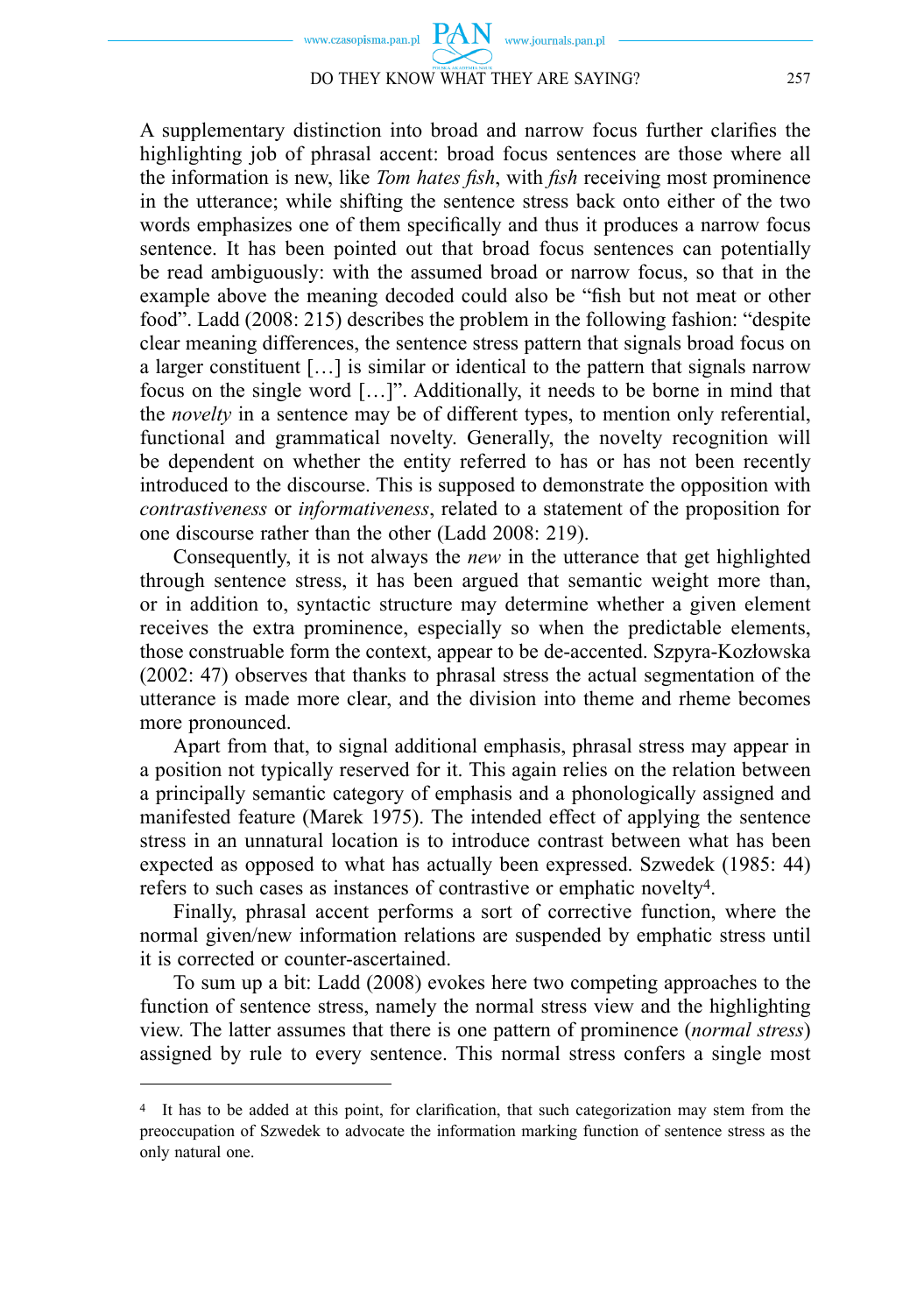

prominent stress to one word in the sentence, it has no meaning or function, being merely the result of phonological rule operation on surface syntactic structures. Any deviation from normal stress would involve *contrastive stress*, which marks some sort of emphasis or contrast on the stressed word. Contrast or emphasis are largely unpredictable and thus remain beyond the scope of linguistic rules. The highlighting view argued that any word in a sentence may be 'focused' or 'highlighted' to signal newness, contrast or some other kind of special informativeness, through assigning pitch accents, of which none is primary. Therefore there is no sharp distinction between normal (default) or contrastive stress, the default will simply constitute one end of the continuum of informativeness. A compromise between those two approaches is represented by the *Focus-to-Accent* (FTA henceforth) approach. The basic tenet here is that the location of stress is always meaningful but also unpredictable, dependent chiefly on various kinds of contextual influences. It separates the semantic/ pragmatic notion of focus from the phonetic/phonological concept of accent. But it also does away with the idea that the normal and the contrastive stresses are fundamentally different. It is, however, the highlighting view that has received more approval among various researchers when investigating English and Polish. Moreover, the claim about the non-universality of particular accentual patterns is beyond dispute.

## **3. Sentence stress in English and Polish: the facts**

Szwedek (1985: 46) presents the summary of the situation as related to sentence stress in the two languages, considering it to be largely identical:

- (1) Sentence stress situation summary (Szwedek 1985: 46)
	- a. The sentence stress signals that the element on which it falls contains new information,
	- b. being new, this piece of information is context independent,
	- c. the element under the sentence stress is the only marked unit in the sentence,
	- d. the interpretation of the rest of the sentence in terms of given/new information depends on the context (unmarked),
	- e. thus the thematic structure (distribution of given/new information) can be diagrammatically presented as follows (table 1):

Table 1. The summary

| <b>FORM</b> | unmarked (context dependant) | marked by stress<br>(context independent) |     |  |
|-------------|------------------------------|-------------------------------------------|-----|--|
| MEANING     | given<br>(recoverable)       | new<br>(nonrecoverable)                   | new |  |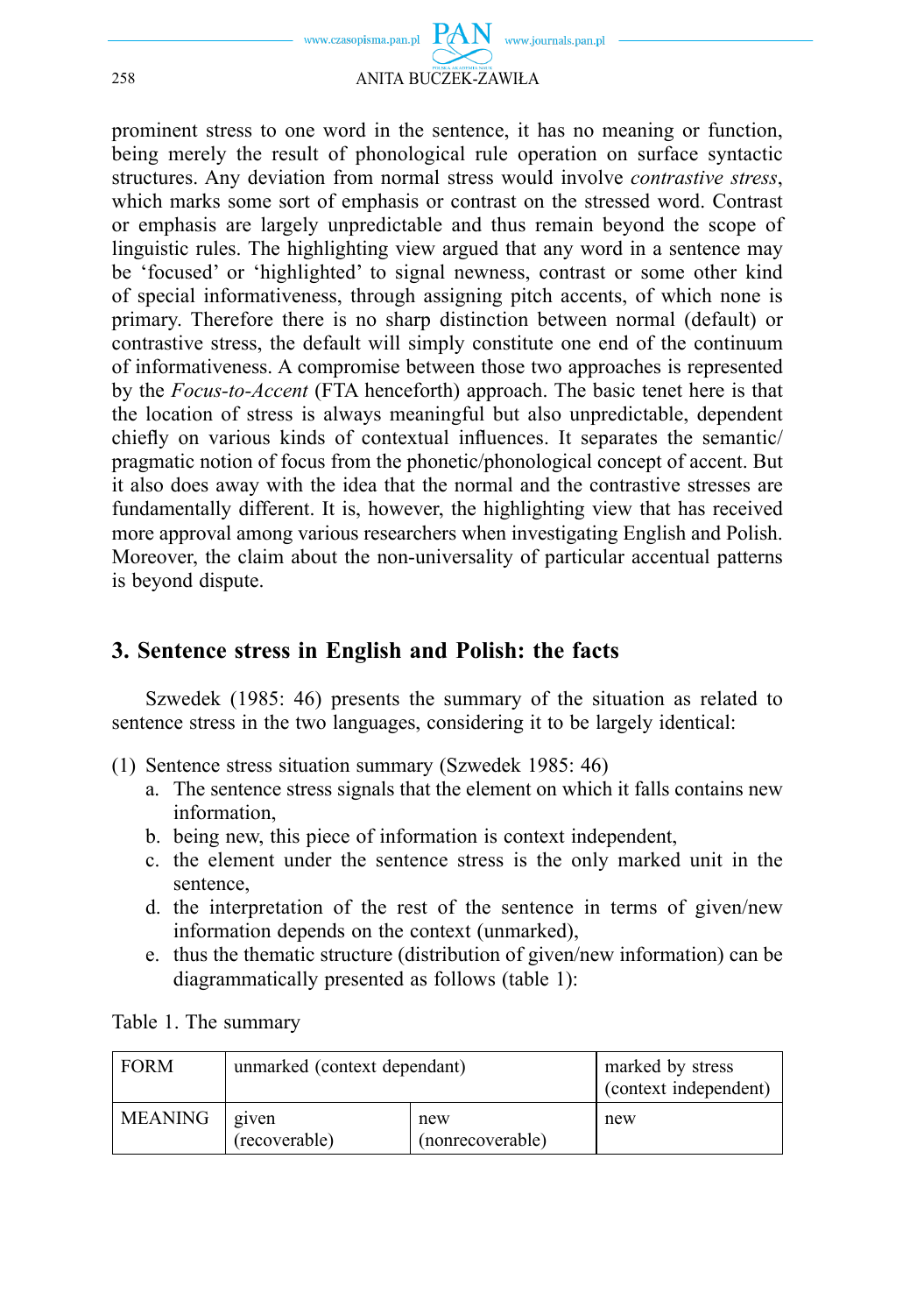Treating this as a starting point for a less concise presentation, let us outline the facts and illustrate them with examples.

In English (and in connection with intonation), in the careful style of spoken prose, e.g. a speech read at a meeting or the news read on radio or television the word which carries the syntactic or sentence stress will usually be the last lexical word (noun, full verb, adjective or adverb) in a clause (Gramley and Pätzhold 2004: 86). Most frequently the rheme, or that part of the sentence which contains new information, carries the stress. Ladd (2008: 231) supports it further by stating that since the English sentence stress can be influenced by the relative informativeness of words in an utterance, it is well known that the main accent tends *not* to be placed on elements that are repeated or 'given' in the discourse or those that are vague or generic. If a different word, for example, a function word or a lexical word besides the final one is to be stressed, this will be a case of contrastive stress. This means that the item which carries the accent is consciously emphasized in opposition to what might otherwise be the case, e.g. *Tom doesn't like apples (even though Diane does)*. This further illustrates the fact that the relative stress of words in a sentence depends on their relative – and in spontaneous speech often subjective – importance (Mott 2005: 193). We would normally expect the saliency of some of the lexical words (nouns, verbs, adjectives or adverbs). Sometimes, however, the speaker's desire to emphasize a word for contrast will result in increased intensity of the selected item while the stress of surrounding words is diminished: *Put the food in your mouth, not round your mouth* (Mott 2005: 194). Similarly, when a sentence contains a word which has already been used in conversation, that word does not receive stress, even when it is a lexical category: *How many times did you have to repeat that? – Five times*. This "anaphora rule" prevents the stressing of the second token of "times" (Mott 2005: 194).

The terms used in connection with sentence stress in English, either with broad or narrow focus sentences is *nuclear stress*. A syllable carrying such nuclear stress is made more prominent than the other stressed syllables in the sentence, and this salience is achieved through a combination of extra heavy intensity, and an upward or downward movement of the voice pitch. The nucleus, then, signifies the maximum of prominence in the accentual domain of a whole utterance. This demonstrates plainly the link established between the stress system and intonation (Fox 2004: 133). Thus, within the tone-group the nucleus bears the main features of the intonation pattern at the same time coinciding with the primary stress of the utterance. This understanding of the interrelationship is based on treating the main accent of the phrase as the most significant intonational feature (Fox 2004: 294).

In the typical broad focus sentences in English the nuclear accent falls on the stressed syllable of the last important word in this utterance: *You'll never see her again*. Needless to say, there exist numerous exceptions to this regularity. To mention but a few: the first involves the fronting of phrasal stress in sentences containing intransitive verbs, where the predicates denote appearance or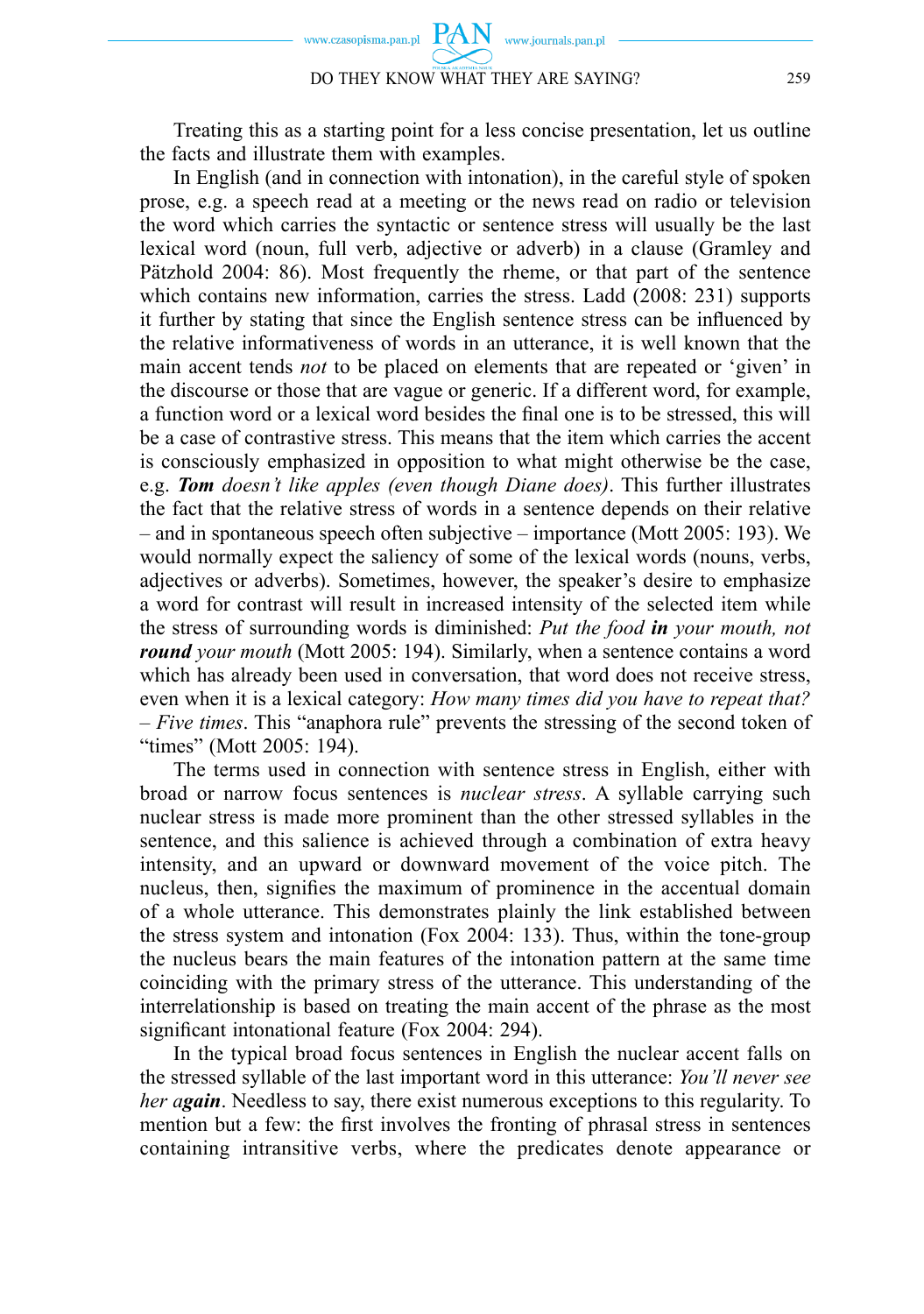

disappearance, describing "coming on the scene" or "sudden happening", known as *event* or *presentation sentences*: *There's a spider in the bath* or *The kitchen's on fire* (Mott 2005: 197). Another exception is when the structures containing nouns followed by common verbs are uttered: *Peter has a duty to perform*. Ladd (2008: 239) adds here sentences with final adverbs or prepositional phrases (*There's a fly in my soup*). Likewise, utterances with what can be termed semantically empty content words, items which are seen as vague or very general, such as *person, man, stuff, thing etc., have a non-final phrasal accent as these items* most frequently remain unaccented, as they contribute little semantic weight or interest. A similar tendency towards non-accenting is observed with non-negative indefinite pronouns in English (Ladd 2008: 236).

The location of phrasal accent may also be associated with the grammatical status of particular utterances, for example English accents the verb in Yes-No questions only if there is no following lexical noun. In WH-questions the question words do not normally carry the most prominent accent, unless they appear as echo questions (e.g. *They went where?*) (Ladd 2008: 225-7).

English can thus be classified as a language with "plastic" prominence patterns, weakly resistant to moving the main accent out of phrase-final or sentence-final position, as seen, for instance, in contextual de-accenting.

In Polish the preferred and most frequent location for the sentence stress is the last word of the utterance, and specifically (Strutyński 1996: 65):

- (2) Stress in sentences in Polish
	- the last syllable of an utterance terminating in an accented monosyllable: *To jest ładny dom*.
	- the last-but-one syllable of an utterance terminating with a polysyllabic word: *Spotkałem go przedwczoraj.*
	- the sentence-fi nal accentual unit: *Jutro rano wyjeżdżamy na ̮wieś*.

This position is described as the unmarked, neutral position for phrasal stress in Polish. Additionally, according to Jadacka (2000: 1614), the specificity of Polish is that perceptually the whole item carrying the accent is singled out. She therefore postulates applying such ordering of sentence textual structure that the most important item occurs in the final position. Consequently, one ought to avoid placing there words which are auxiliary, bound or of secondary importance.

Sentence stress may shift, however, when a different item in an utterance is considered more relevant and needs to be emphasized in relation to the utterance specific meaning. Such shift can only be justified when the content element cannot be highlighted in a different manner (Jadacka 2000: 1614). Sawicka (1988: 170), on the other hand, claims that the border between the rhematic and the emotive accent is not sufficiently clear. The most characteristic neutral type of phrasal stress is observed in declarative statements with no specific syntactic means to signal the rheme: *Piotr czyta* (= czytanie to to, co Piotr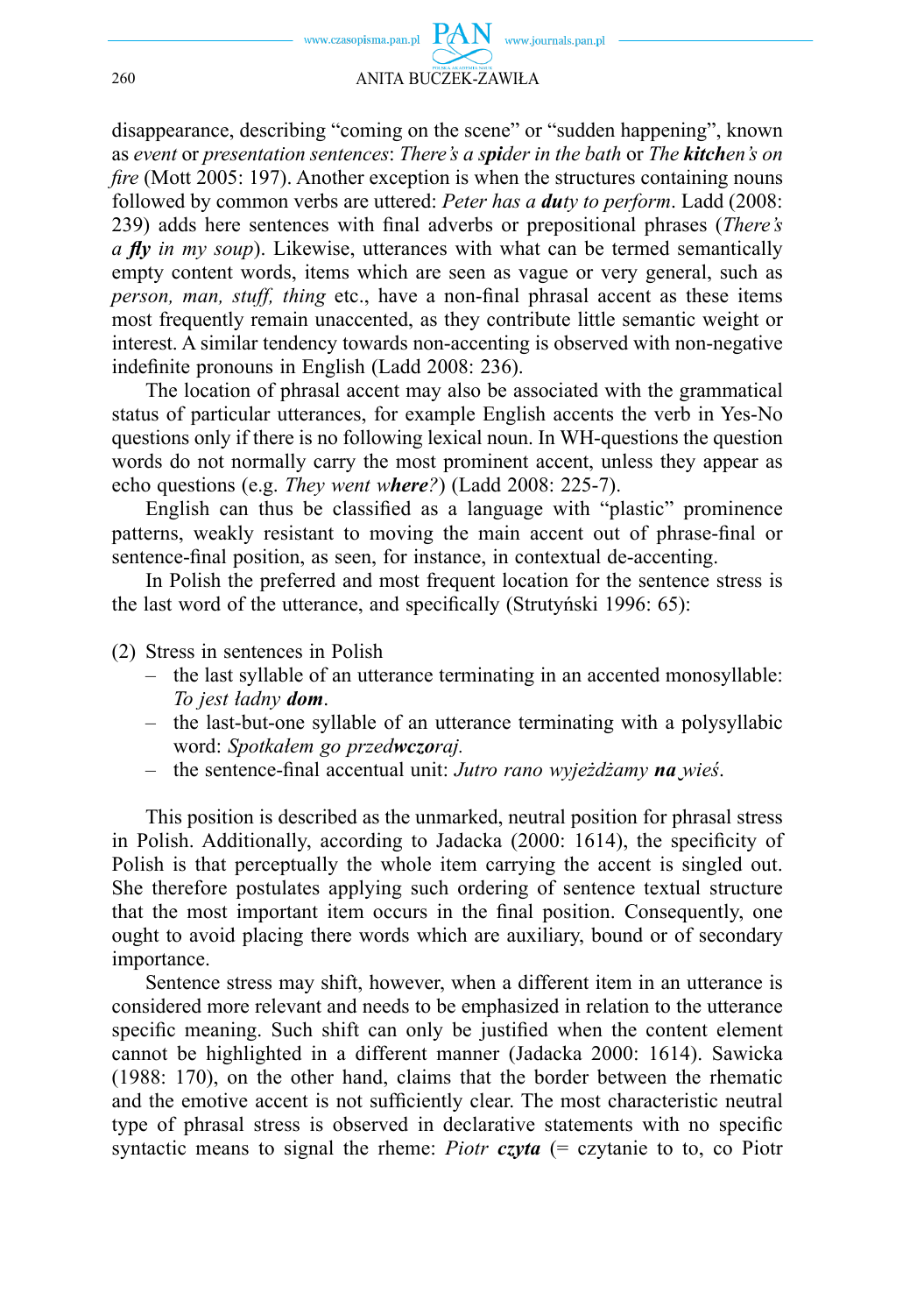robi). When this rhematic sentence accent is combined with intonational high tone, it may signal a question form, or this combination of prosodic features may evidence some emotional marking, for example surprise (*Piotr ˇczyta*? = czyżby Piotr czytał? czy to możliwe, że Piotr czyta? "is it possible that Piotr is reading? Piotr would be reading"). Thanks to this rhematic function of phrasal stress definiteness can be marked in Polish, as in *Psy szczekają* "the dogs are barking". Non-final phrasal stress is also observed in WH-questions (Archibald 1997: 269).

Generally, Polish is fully able to move the stress in the phrase to focus an element, so that not only the rightmost element is most prominent, additionally, it is possible to observe more than one peak of prominence in an utterance. There is no limitation as to which utterance part may be made distinctive, the intensity is supposed to reflect the speaker's most emotionally marked, important message part. Phonetically, such accented syllable is typically lengthened and made more intense. This is particularly well demonstrated when the first syllable of (several words) may receive unnatural accent to make it more emphatic: *Pozdrawiam rodzinę, kolegów i przyjaciół* (Szpyra-Kozłowska 2002: 47).

Szwedek (1989) convincingly argues that sentence stress shows paradigmatic oppositions in that its presence manifests a different meaning in different context, but that it also enters into non-linear syntagmatic relations with the utterance parts. His main claim is that if the range of phrasal stress, which he equates with identification of the novum in the sentence, is actually dependant on the context and not the accent itself, it is not directly associated with the datum/ novum structure and as such cannot be applied for focus identification. This becomes particularly conspicuous in a language like Polish, with a relatively free word order: it is possible to say both *Książkę czytałem* and *Czytałem książkę*. If both elements are informationally equal (both are novum), then it should be immaterial which of them receives sentence stress as long as it falls at the right edge of the sentence. However, exchanges like: *Co robiłeś wczoraj? – Książkę czytałem* are judged as unacceptable. Therefore, rather than observing blindly the end weight principle, under neutral interpretation Polish speakers accent the nominal element which constitutes the new information. Thus, phrasal stress in Polish is particularly significant for the nominal part of sentences. Only when all nouns in an utterance belong to the 'given' information structure, can a different element carry sentence stress, this time the one standing closest to the right edge of the sentence.

As Archibald (1997:270) summarizes it, "Polish tends to have rightmost prominence (like English) but under certain conditions, the stress can shift to the left (like English)".

It will be interesting to observe whether speakers consciously perceive those intricacies.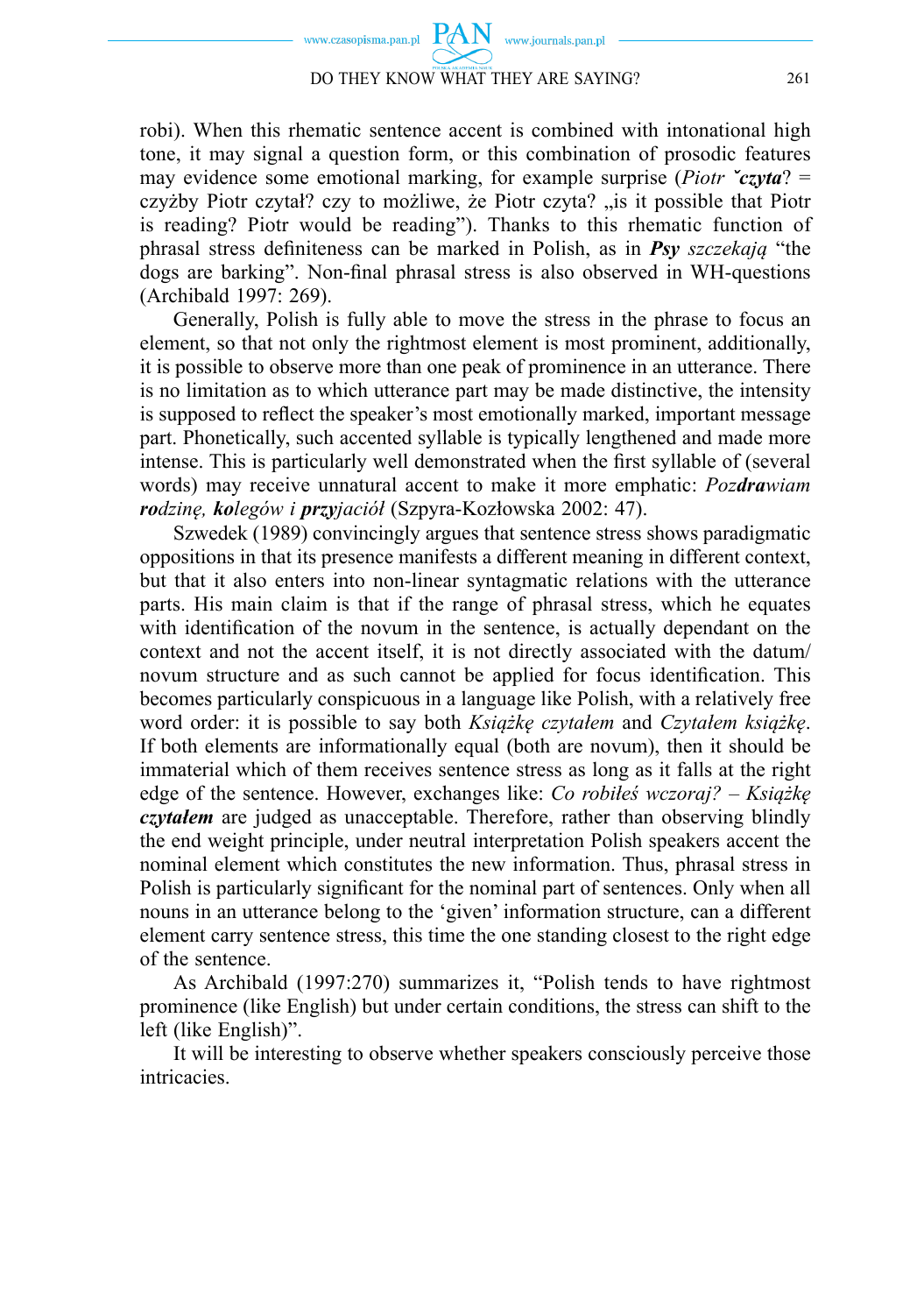## **4. The survey**

### **4.1. The rationale**

The main inspiration for the present survey was a minor but visible tendency observed when conducting research on native and non-native prosody interaction. It has been noticed in observation and personal interviews with a number of Polish immigrants in North Wales that they easily and somewhat effortlessly acquire and assume the intonational patterns heard in their (Welsh) English and Welsh speaking environments. More so, they appeared to unconsciously transfer those pattern into personal communication in their native language. Naturally, the longer the period of residence in Wales, and, concomitantly, the better the command of English, the more of this prosodic transfer was observed in their Polish. The first striking observations revealed that they copied and later used the emotive and contrastive value that sentence stress frequently has in English. With the growing proficiency in English, their understanding and subsequent use of sentence stress for communicating relevant portions of information became more pronounced.

It seemed to be a potentially fruitful area of investigation to examine and determine the awareness of sentence stress force of informative power within a group of speakers who do not constitute part of an emigré community but who live in Poland, communicate in Polish on an everyday basis and yet study (and hopefully use) English extensively. As Ladd puts it, sentence stress (and many other related phenomena such as pronominalization) may actually depend on the speaker's assessment of what is likely to be in the hearer's consciousness or at the centre of hearer's attention (Ladd 2008: 239). Consequently, the investigations were heavily biased towards perception, in the hope that welldeveloped recognition awareness will translate into more conscious and more deliberate use of this particular suprasegmental feature.

The primary aims of this research survey were thus as follows:

- To determine whether speakers can auditorily discriminate between utterances with sentence prominence marked through sentence stress, both in English and in Polish
- To examine the speakers ability to interpret the meaning communicated through the different positions of the accent, both in English and in Polish
- To investigate the possibility of interactional relationship between the relevant abilities in the two languages: do better perception and meaning awareness created through sentence accent in one language contribute to increasing the interpretational skills in the other; if so – which is the more likely direction of the influence.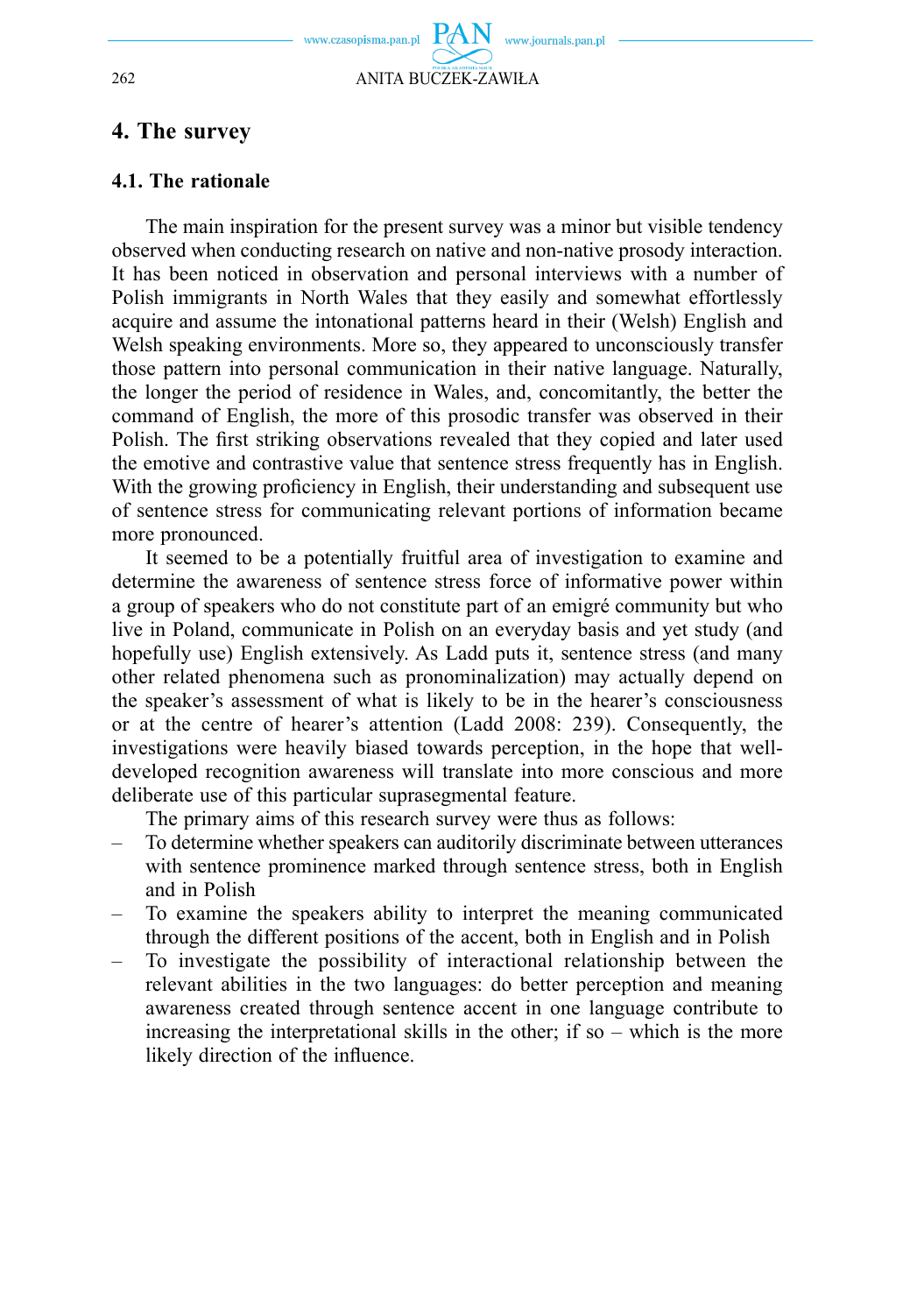www.journals.pan.pl www.czasopisma.pan.pl DO THEY KNOW WHAT THEY ARE SAYING? 263

#### **4.2. The procedure**

To work out the above-mentioned problem areas, a survey was prepared and conducted via electronic means of communication. The survey took place between the 23 March 2014 and 20 April 2014. It was conducted through the Moodle e-learning platform of the Pedagogical University of Cracow, where students have their regular Moodle accounts and other participants could enroll to take part in the survey. An overall number of 140 participants participated in the survey. Age-wise they range from the current year secondary school leavers, declaring to be taking the extended level exam in English up until a 23-year old graduate (an engineer) of Silesian University of Technology. Their estimated level of Proficiency in English is slightly above the FCE level<sup>5</sup>. All are untrained phonetically, both when it comes to English and to Polish.

The procedure was as follows: two sets of short sentences were recorded for the purposes of the survey; a male native speaker of Polish read the Polish examples, a female native speaker of English read the English ones. Some of the sentences were not marked for any unusual position of sentence stress, which therefore appeared in its default location. In others a particular word was singled out. An example is shown below6:

- (3) F To nie jest dobra poradnia.
	- G To **nie** jest dobra poradnia.
	- eA Is this what you're looking for?
	- eB Is **this** what you're looking for?

The sentences were then converted into MP3 files and hyperlinked to the relevant questions in the survey, which altogether consisted of 30 questions. The participants were to read the question, listen to the relevant audio file or files and provide an answer, choosing from the options listed. Only one question was of a true/false type. The sample format the respondents have seen is shown in (4):

(4) Sample question format of the survey



<sup>5</sup> Save in one case, where the participant is known to have passed the CPE exam and with a very good grade – strangely enough, he did not score best on the survey.

<sup>6</sup> The letters refer to the designations the sentences had in the survey.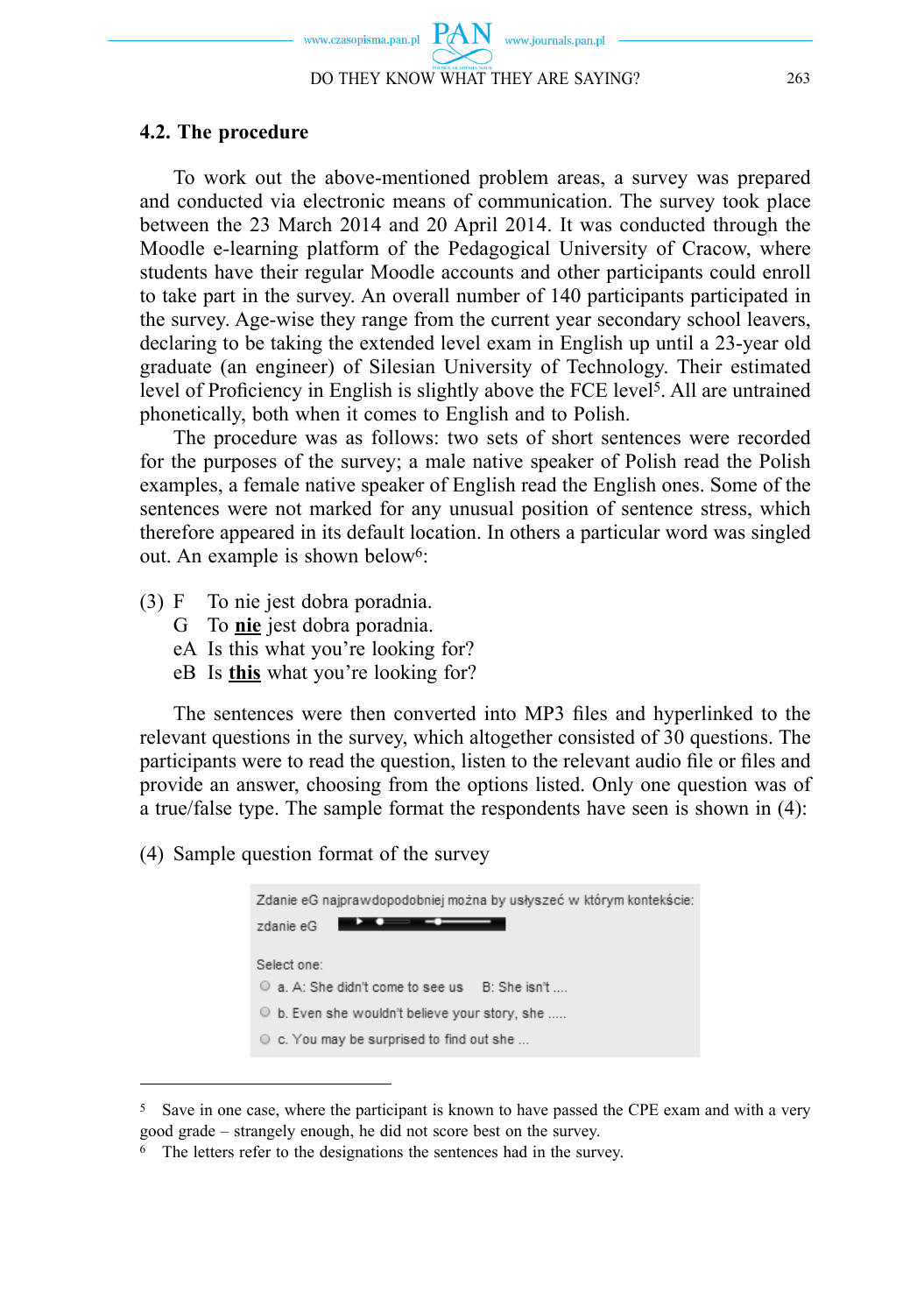

The questions called for recognition of a perceptual difference in the way two sentences were said, for providing an interpretation of an utterance meaning or selecting a context in which a given sentence was likely to be heard. Occasionally, reference was made to speakers communicating other related notions such as politeness or impatience. There was no limit set on the number of times the participants could play the recordings, at no time, however, had they any access to the written version of the utterances, so that in their judgment they had to rely solely on the auditory impressions. The full list of actual questions as well as the sentences serving as audio material are provided in the appendix. As an example, we show two instances in (5):

(5) Zdanie H oznacza przede wszystkim, że mówiący

a. jest zdumiony swoim odkryciem

 b. próbuje przekonać innych, ze ona nie jest taka głupia c. ona jest zbyt sprytna żeby zrobić taką głupotę Zdanie H: Ona nie jest taka głupia

 Zdanie I to polski ekwiwalent którego angielskiego zdania: **:** eF czy eG? *Zdanie I: Ona wcale nie jest taka głupia Zdanie eF: She isn't that stupid. Zdanie eG: She isn't that stupid.*

### **4.3. The results**

The formula defined by the Moodle platform was such that it informed the participants of the score they received in this quiz-format survey7, both as feedback to individual questions as well as the final score of correct/incorrect answers. Individual feedback is exemplified in  $(6)$ 

(6) Sample question feedback



<sup>7</sup> The most frequently communicated comment on their own performance was: "I didn't realize I was that deaf".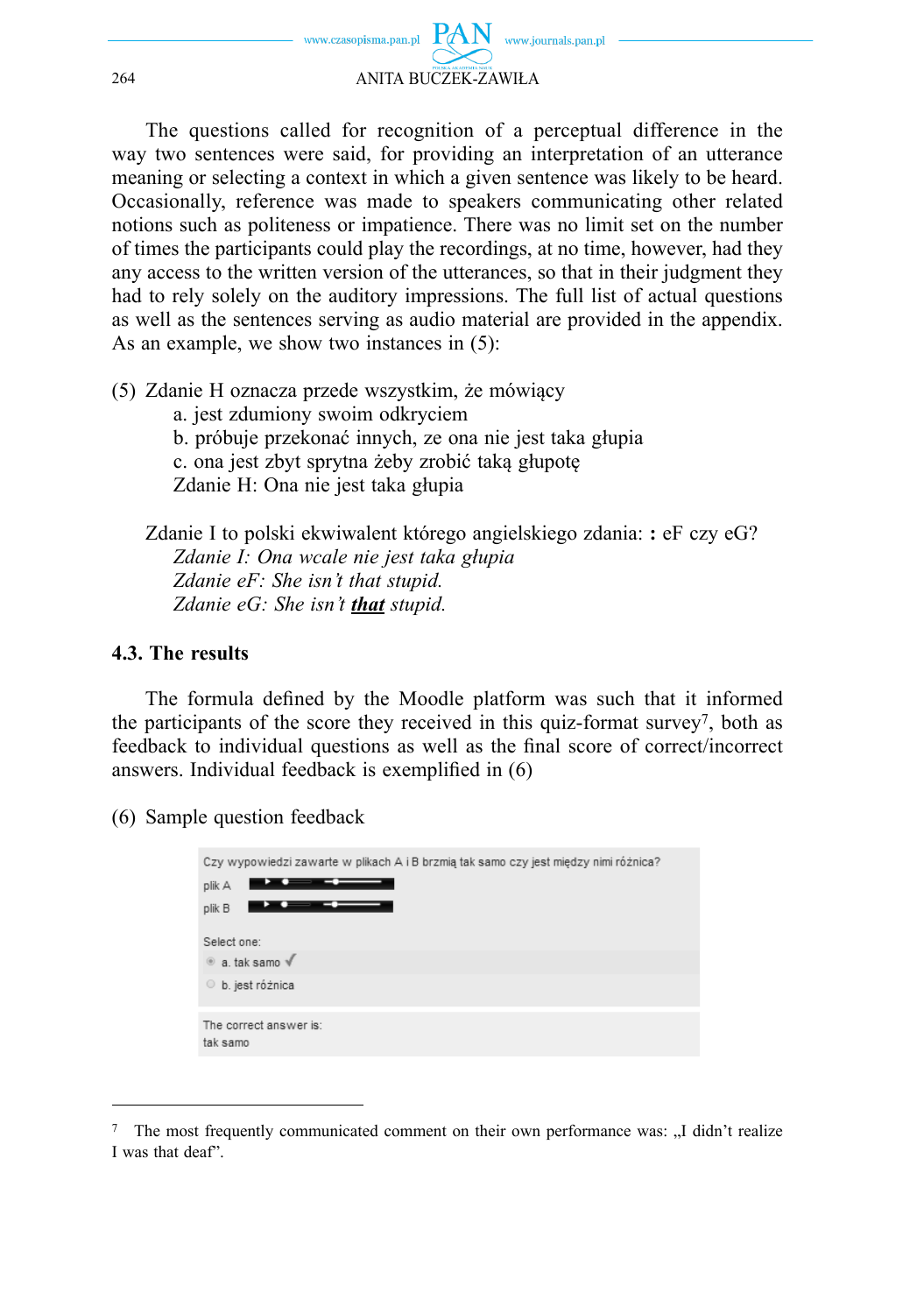The score overview is pictured in the graph below:



Figure 1. The overall score graph

It immediately demonstrates that the highest number of participants achieved the score between 60 and 65 per cent of correct responses, with very few of them demonstrating either poor or very good perception and understanding of sentence stress related meanings.

The general statistical information about the survey is summarized in the following table:

| <b>Ouiz</b> name                         | Sentence stress survey 1     |  |  |  |
|------------------------------------------|------------------------------|--|--|--|
| Open the quiz                            | Sunday, 23.03.2014, 08:45 pm |  |  |  |
| Close the quiz                           | Sunday, 20.04.2014, 11:30 pm |  |  |  |
| Total number of complete graded attempts | 70                           |  |  |  |
| Average grade of all attempts            | 60.99%                       |  |  |  |
| Median grade (for all attempts)          | 63.33%                       |  |  |  |
| Standard deviation (for all attempts)    | 9.08%                        |  |  |  |
| <b>Score distribution skewness</b>       | $-0.3634$                    |  |  |  |
| <b>Score distribution kurtosis</b>       | 0.1180                       |  |  |  |
| Coefficient of internal consistency      | 32.95%                       |  |  |  |
| Error ratio (for all attempts)           | 81.88%                       |  |  |  |
| Standard error (for all attempts)        | $7.44\%$                     |  |  |  |

Table 2. Survey statistical information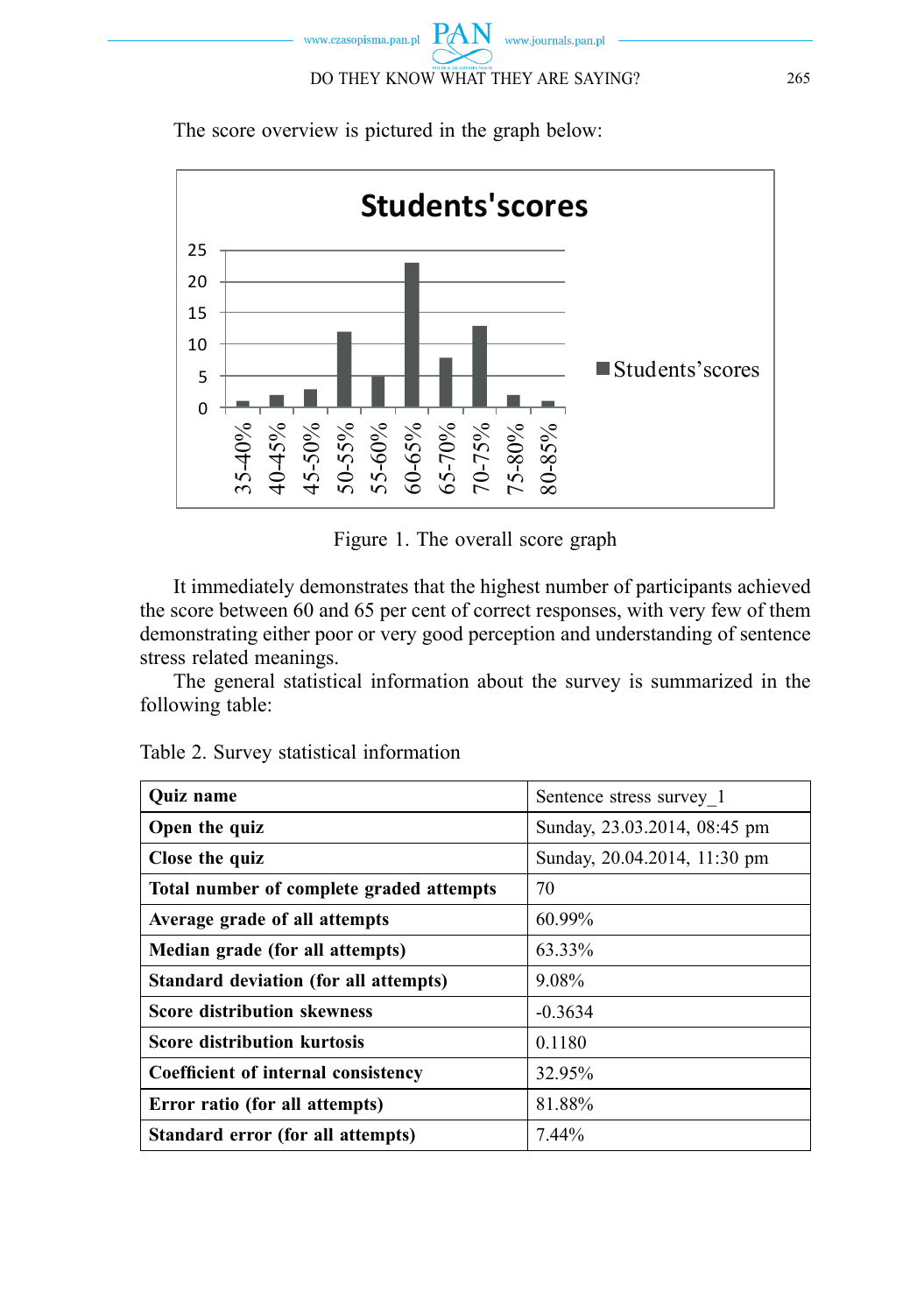

However, when we compare the percentage of correct responses, as calculated from the Moodle statistical facility index, given in relation to Polish utterances with those relating to English examples, the scores turn out to differ dramatically:



Figure 2. Scores of correct to incorrect answers for English and Polish

The results are respectively 68,85% and 51,88% for the percentage of correct interpretations of Polish or English utterances. Additionally, the average scores on an item show that students are more aware of what is being said to them in Polish than in English.

In order to see whether the results obtained in the survey can be generalized beyond the population tested, a non-parametric statistical tool, the chi-square test, was used to determine the statistical significance (or lack thereof) of the actual scores. For the purposes of calculation, an interactive online tool, allowing researchers to conduct chi-square tests for their own research was used (Preacher 2001). Since the basic comparison related to how well – or how badly – respondents performed on the questions pertaining to Polish as opposed to those pertaining to English, the observed percentages of correct and incorrect answers were entered into appropriate cells and then sums of elements within rows and within columns were computed. As a result, the following values were obtained: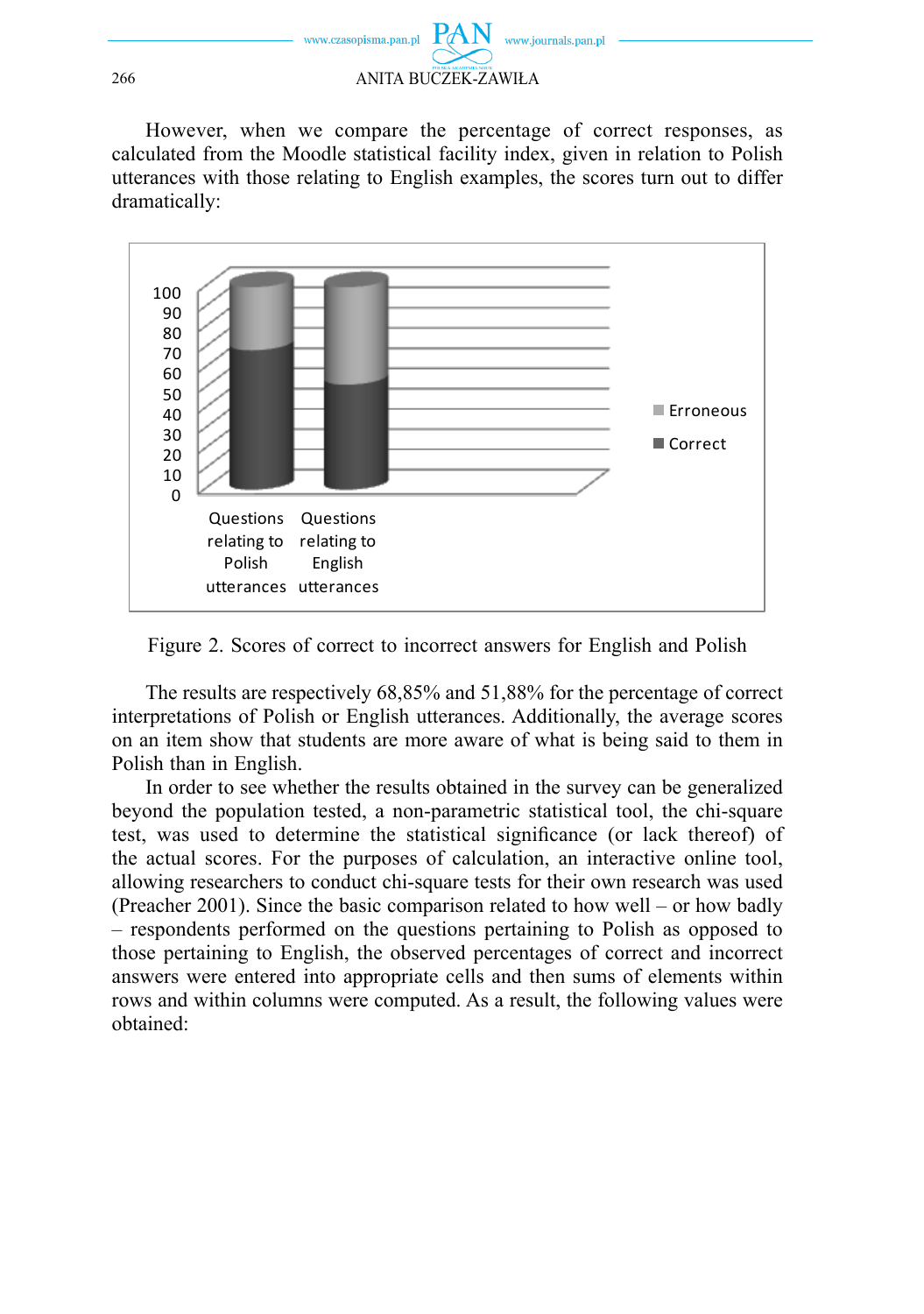|                   | Polish material | English material | Sum of elements |  |  |
|-------------------|-----------------|------------------|-----------------|--|--|
| Correct answers   | 68.85           | 51.88            | 120.72          |  |  |
| Incorrect answers | 31.15           | 42.14            | 79 27           |  |  |
| Total percentages | 100             | 100              | 200             |  |  |

Table 3. Chi-square basis

For the figures defined, the following chi-square values were obtained:

Table 4. Chi-square values

| Chi-square        | 6.057      |  |  |
|-------------------|------------|--|--|
| Degree of freedom |            |  |  |
| p-value           | 0.01385128 |  |  |

The calculated p-value of 0.01 certifies to the fact that the results obtained in the survey are statistically significant.

The variables defined by Moodle statistical tools as discrimination index and discrimination efficiency contributed to further fuller understanding of participants scores. Both are to do with the product moment correlation coefficient expressed on a percentage scale. The idea behind these variables is that for a question which fits in with other questions in a test, students who have scored highly on the other parts of the test should also score highly on this item, so that the score for the question and the score for the test as a whole should be well correlated. Discrimination efficiency allows to express this correlation as a percentage of the maximum value it could have taken given the scores the students got on a specific question or questions and the test as a whole. The specific survey structure analysis is depicted in table 5.

| Question       | Attempts | index<br>Facility | deviation<br>Standard | guess<br>Random<br>score | Intended<br>weight | Effective<br>weight | Discrimination<br>index | Discriminative<br>efficiency |
|----------------|----------|-------------------|-----------------------|--------------------------|--------------------|---------------------|-------------------------|------------------------------|
| Q 1            | 70       | 98.57%            | 11.95%                | 50.00%                   | 3.33%              | 1.67%               | 10.29%                  | 31.51%                       |
| $\mbox{Q}$ 2   | 70       | 100.%             | $0.00\%$              | 33.33%                   | 3.33%              | $0.00\%$            |                         |                              |
| $Q_3$          | 70       | 97.14%            | 16.78%                | 33.33%                   | 3.33%              | $\ast$              | 13.77%                  | 32.08%                       |
| Q <sub>4</sub> | 70       | 100.%             | $0.00\%$              | 50.00%                   | 3.33%              | $0.00\%$            |                         |                              |

Table 5. Survey structure statistics & analysis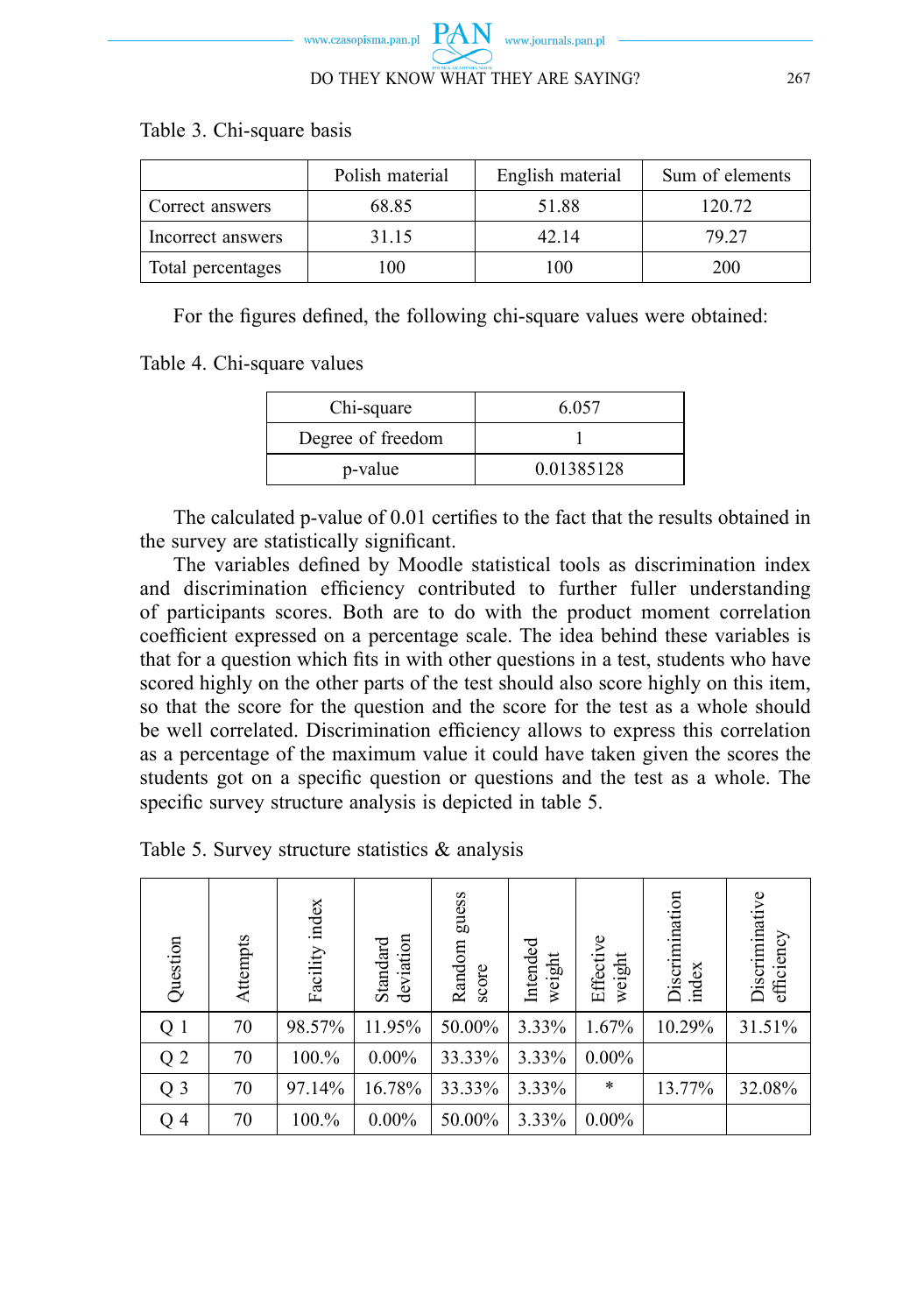

Table 5

| Question       | Attempts | Facility index | deviation<br>Standard | Random guess<br>score | Intended<br>weight | Effective<br>weight | Discrimination<br>index | Discriminative<br>efficiency |
|----------------|----------|----------------|-----------------------|-----------------------|--------------------|---------------------|-------------------------|------------------------------|
| Q <sub>5</sub> | 70       | 95.71%         | 20.40%                | 50.00%                | 3.33%              | $\ast$              | $-18.09%$               | $-36.95%$                    |
| Q6             | 70       | 78.57%         | 41.33%                | 50.00%                | 3.33%              | 4.73%               | 19.45%                  | 25.66%                       |
| $\mbox{Q}$ 7   | 70       | 30.00%         | 46.16%                | 20.00%                | 3.33%              | 4.23%               | 7.46%                   | 10.45%                       |
| Q8             | 70       | 70.00%         | 46.16%                | 20.00%                | 3.33%              | 3.06%               | $-4.29%$                | $-5.42%$                     |
| Q <sub>9</sub> | 70       | 75.71%         | 43.19%                | 33.33%                | 3.33%              | 6.04%               | 39.87%                  | 51.71%                       |
| Q10            | 70       | 67.14%         | 47.31%                | 33.33%                | 3.33%              | 5.35%               | 21.50%                  | 27.01%                       |
| Q 11           | 70       | 72.86%         | 44.79%                | 50.00%                | 3.33%              | 2.34%               | $-8.80%$                | $-10.97%$                    |
| Q 12           | 70       | 50.00%         | 50.36%                | 50.00%                | 3.33%              | 4.61%               | 8.19%                   | 10.34%                       |
| Q 13           | 70       | 70.00%         | 46.16%                | 33.33%                | 3.33%              | 3.20%               | $-3.14%$                | $-3.84%$                     |
| Q 14           | 70       | 18.57%         | 39.17%                | 50.00%                | 3.33%              | 2.12%               | $-7.20%$                | $-11.86%$                    |
| Q 15           | 70       | 60.00%         | 49.34%                | 33.33%                | 3.33%              | 5.46%               | 20.72%                  | 25.93%                       |
| 16<br>Q        | 70       | 68.57%         | 46.76%                | 33.33%                | 3.33%              | 6.00%               | 33.28%                  | 41.72%                       |
| Q 17           | 70       | 38.57%         | 49.03%                | 33.33%                | 3.33%              | 4.55%               | 8.63%                   | 11.37%                       |
| Q 18           | 70       | 72.86%         | 44.79%                | 33.33%                | 3.33%              | 4.65%               | 14.28%                  | 18.51%                       |
| Q 19           | 70       | 85.71%         | 35.25%                | 25.00%                | 3.33%              | *                   | $-27.48%$               | $-40.43%$                    |
| Q 20           | 70       | 15.71%         | 36.66%                | 33.33%                | 3.33%              | $\ast$              | $-23.29%$               | $-39.47%$                    |
| Q 21           | 70       | 48.57%         | 50.34%                | 33.33%                | 3.33%              | 4.91%               | 11.87%                  | 15.04%                       |
| Q 22           | 70       | 27.14%         | 44.79%                | 33.33%                | 3.33%              | 2.70%               | $-6.28%$                | $-8.83%$                     |
| Q 23           | 70       | 17.14%         | 37.96%                | 33.33%                | 3.33%              | 2.18%               | $-6.13%$                | $-9.80%$                     |
| Q 24           | 70       | 61.43%         | 49.03%                | 25.00%                | 3.33%              | 4.95%               | 13.72%                  | 17.29%                       |
| Q 25           | 70       | 54.29%         | 50.18%                | 25.00%                | 3.33%              | 4.04%               | 1.92%                   | 2.47%                        |
| Q 26           | 70       | 91.43%         | 28.20%                | 25.00%                | 3.33%              | 3.99%               | 25.77%                  | 43.76%                       |
| Q 27           | 70       | 31.43%         | 46.76%                | 50.00%                | 3.33%              | 4.20%               | 6.57%                   | 9.44%                        |
| Q 28           | 70       | 18.57%         | 39.17%                | 20.00%                | 3.33%              | 3.72%               | 7.91%                   | 12.47%                       |
| Q 29           | 70       | 72.86%         | 44.79%                | 20.00%                | 3.33%              | 6.49%               | 46.27%                  | 59.72%                       |
| $Q_30$         | 70       | 40.00%         | 49.34%                | 50.00%                | 3.33%              | 1.67%               | 10.29%                  | 31.51%                       |

\* = Negative covariance of grade with total attempt grade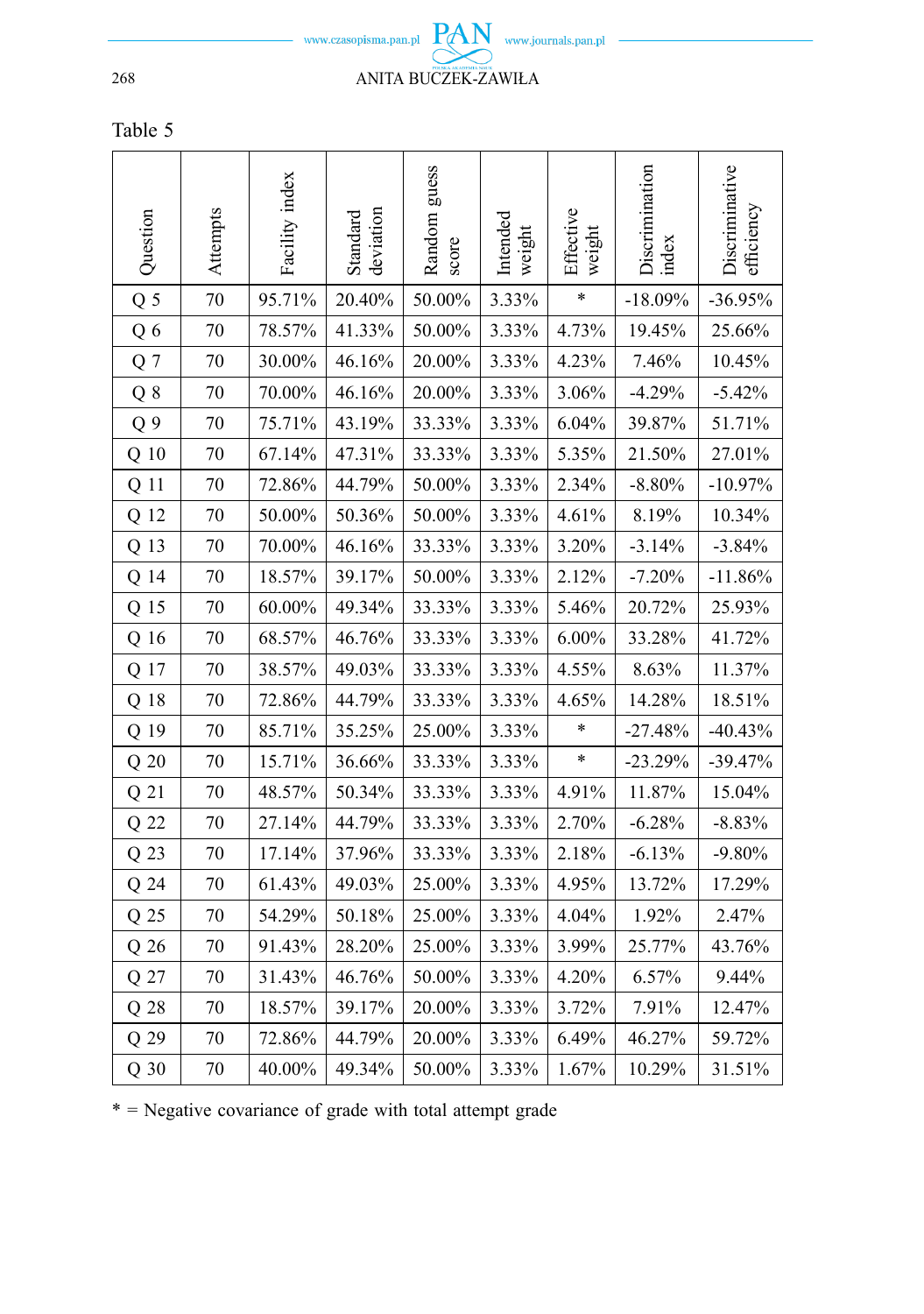Without further going into details of the specific calculations, let us present certain dominant tendencies. The first observation to be made is that the average value score is attributable primarily to insufficient interpretation of the meanings related to English utterances. The erroneous judgments made by the informants may be stemming from their relative uncertainty in the command of English – they do not feel particularly competent in their responses, but may also be associated with other factors, such as (too) much weight attached to performing well in their native language rather than in the foreign (information acquired through personal interviews via online communicators). There have not been any substantial differences in the performance of secondary school leavers and regular students.

A closer inspection of the attempts with average scores (between 60 to 66.67%) reveals that in a vast majority of cases (79% of those attempts) the ratio of good to bad answers relating to English and Polish material was equal or nearly equal, between 27% to 33% of wrong answers for both languages. In nearly all attempts the sheer number of erroneous responses was greater for English than for Polish, best illustrated by the analysis of the best scores (83.33%), where 20% or wrong interpretations of the English material is juxtaposed with the 13% of misinterpreted Polish examples. Also, a clear correlation relationship could be observed in the attempts in the survey: the less mistakes in the questions basing on the English utterances, the less erroneous answers for the Polish-based material.

The last tendency was counter evidenced by one attempt, where the second best score was achieved with only one error in the questions relating to Polish sentences, but numerous (34%) wrongly interpreted English examples. In this particular instance it was revealed in a personal interview that the respondent has been involved in amateur acting events for many years and has received training in enunciation skills as well as artistic interpretation, which contributed to his very good performance.

### **5. Conclusion**

The interpretation of the survey results proves difficult. First of all, the survey mostly involved recognition tasks rather than production. This necessarily eliminates certain broad or wide-ranging conclusions. In personal interviews, when giving justification for their willingness to participate in such survey format, the respondents claimed they wanted to know whether they can at least hear what is being said to them and interpret it correctly, that, in turn could constitute some initial training in actually using this element of sentence intonation more consciously. A good number of them actually proved very sensitive to this characteristic feature when asked about the context in which they would be likely to utter a particular sentence, for example as a warning, mild suggestion, to signal irritation etc.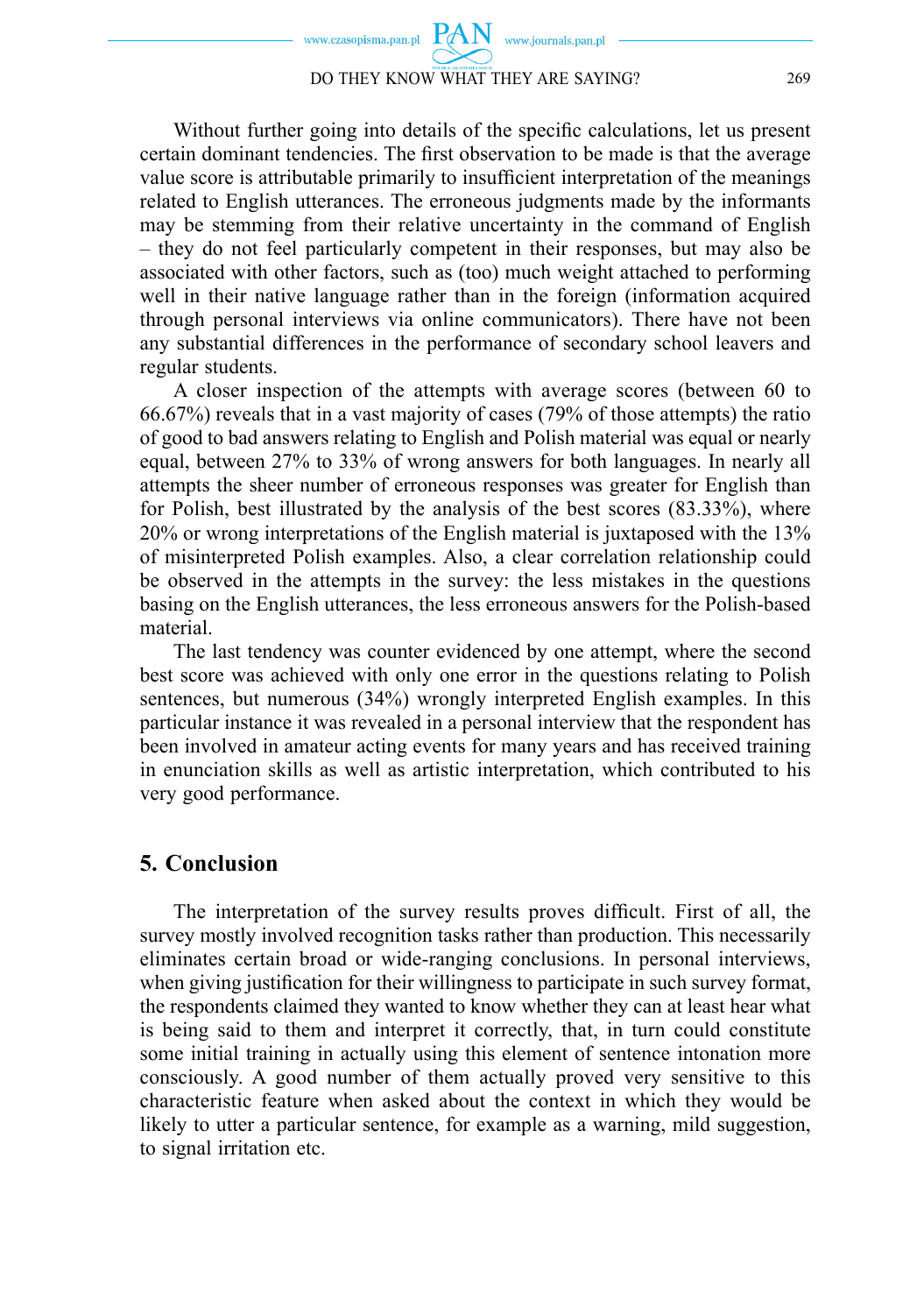As for discriminating between the sentences where the only difference was in the position of sentence stress: one in its default, sentence-rightmost position, in the other it was moved leftwards to signal narrow focus, the respondents proved very perceptive, the success ratio was around 97.6%. This implies that their perceptive and discriminating skills have been put to good use.

As to the speakers' ability to interpret the additional shades of meaning or focus communicated through the different positions of the accent, both in English and in Polish, they turn out to be generally better when it comes to Polish than to English. This is conceivably due to the fact that Polish is their primary means of (oral) communication, with English reduced to either class or not numerous social situations. The more extensive and frequent online communications in English are of no significance here, the oral element being utterly absent there. A closer analysis of the informants choices reveals their confusion with notions such as politeness, slight boredom, distinguishing between a simple statement of a fact and a suggestion as to the proposed course of action. It appears they have never been made aware that such details can be communicated via accent and/ or intonation.

The most difficult to determine is the possibility of interactional relationship between the relevant abilities in the two languages: it cannot be unequivocally stated that better perception and meaning awareness created through sentence accent in one language contributes to increasing the interpretational skills in the other. As stated above, for the majority of attempts with scores between 60 and 66% of good answers the proportion of erroneous interpretations was nearly the same for English and for Polish, with only slight disadvantage in English. The ratio and the interaction may turn out to be different if a similar survey was conducted again, after some time, where the new awareness reportedly acquired through the present survey is strengthened through more practice in authentic socially and professionally communicative situations. Additionally, it needs to be remembered that the judgments only concerned individual sentences, taken out of longer stretches of discourse. This fact may have contributed to the confusion evident in some of the answers.

To conclude, the research implies that normally language users of a younger generation, that is those whose opportunities for actually using English and its command are on the whole much greater than those of their parents, do not realize that during speech they may be communicating shades of meaning not expressed through lexis or sentence structure. Therefore it may prove interesting to see if the awareness of the role and meaning of sentence stress, and of other suprasegmental features can be developed and transferred into actual communicative use.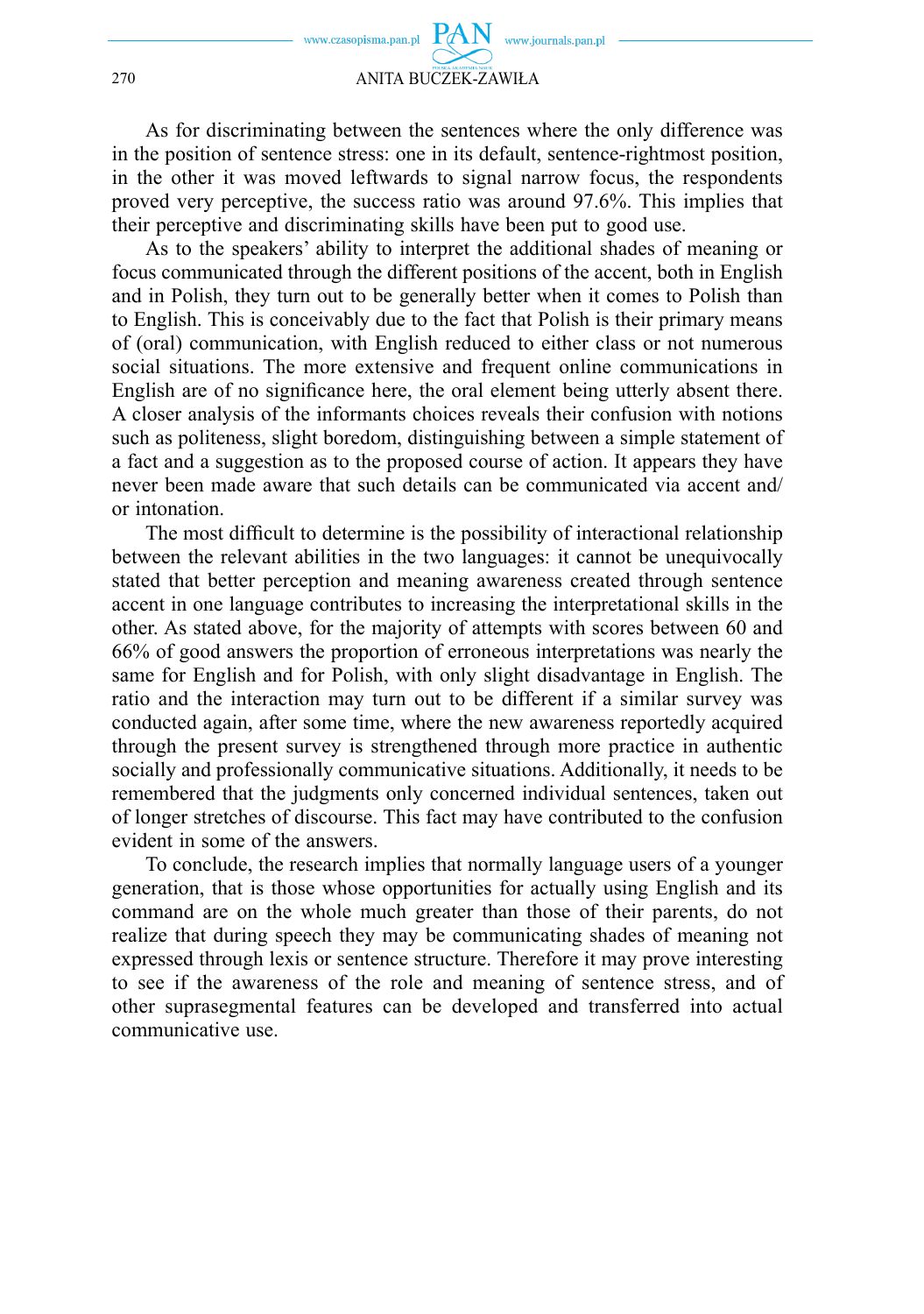www.czasopisma.pan.pl **PAN** www.journals.pan.pl DO THEY KNOW WHAT THEY ARE SAYING? 271

# **Appendix**

The survey design<sup>8</sup>

1. Czy wypowiedzi zawarte w plikach A i B brzmią tak samo czy jest między nimi różnica?

A & B Janek obronił Wiktora

- 2. Czy wypowiedzi zawarte w plikach A i C brzmią tak samo czy jest między nimi różnica?
	- A Janek obronił Wiktora; C Janek **obronił** Wiktora
- 3. Czy wypowiedzi zawarte w plikach eA i eB brzmią tak samo czy jest między nimi różnica?

eA Is this what you're looking for?; eB Is **this** what you're looking for?

- 4. W której z wypowiedzi eA i eB poszukiwanie tajemniczej rzeczy trwało dłużej?
- 5. Która z wypowiedzi eA czy eB jest grzeczniejsza, uprzejmiejsza?
- 6. Wskaż najsilniej wypowiadany wyraz w wypowiedziach D oraz E.
	- Zdanie D Zdanie E
	- a. zabił a. zabił
	- b. tego b. tego
	- c. psa<br>
	D **Zabil** tego psa?<br>
	E Zabil tego psa?
	- D **Zabił** tego psa?
- 7. Która z podanych interpretacji znaczeniowych jest wg Pani/Pana najbliższa usłyszanej wypowiedzi D?
	- a. Zabił czy wywiózł?
	- b. Psa czy kota?
	- c. Którego psa zabił?
	- d. Zrobił to czy nie?
	- e. Zrobił cos złego temu zwierzęciu?
- 8. Która z podanych interpretacji znaczeniowych jest wg Pani/Pana najbliższa usłyszanej wypowiedzi E?
	- a. Zabił czy wywiózł?
	- b. Psa czy kota?
	- c. Którego psa zabił?
	- d. Zrobił to czy nie?
	- e. Zrobił cos złego temu zwierzęciu?
- 9. Które z podanych niżej znaczeń odpowiada temu, co mówi rozmówca w pliku F
	- a. Jako miejsca udzielania porad nie polecam, jako budynek ładne
	- b. Jako miejsca udzielania porad nie polecam, jako miejsce spotkań owszem

<sup>8</sup> This is the original format of the design. The moodle version required some rearrangements, so that finally it contained 30 questions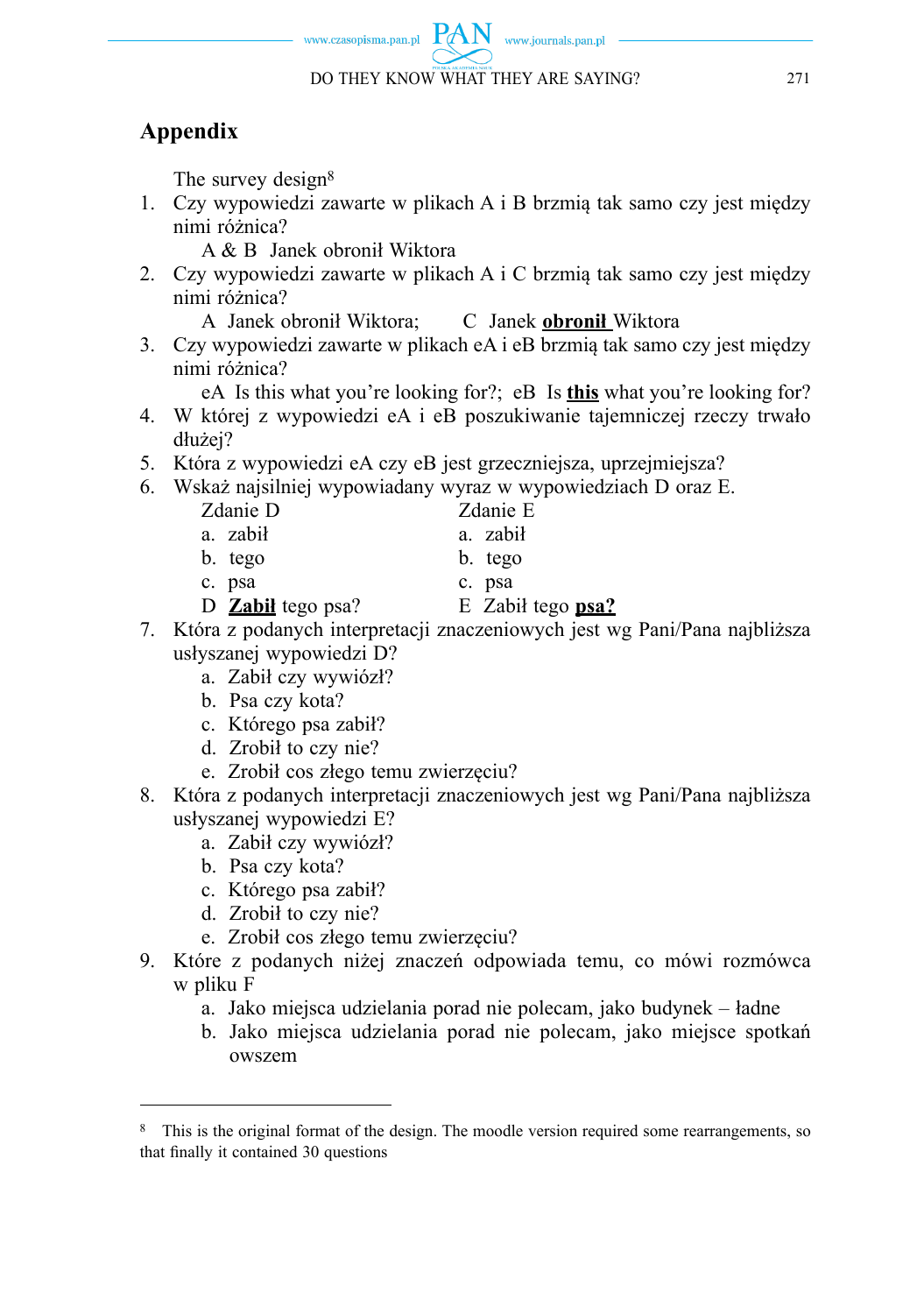

- c. Jako miejsca udzielania porad nie polecam, to jest ośrodek leczenia zamkniętego
- F To nie jest dobra poradnia.
- 10. Wypowiedź G można by najpewniej odebrać jako
	- a. Informację, że kiedyś była, ale ten stan uległ zmianie
	- b. Ostrzeżenie: ja bym tam nie poszedł
	- c. Znużenie: przecież ci już o tym mówiłem
	- G To **nie** jest dobra poradnia.
- 11. Którą wersję: F czy G spodziewa sie Pan/Pani częściej usłyszeć?
- 12. Którą wersję: F czy G spodziewa sie Pan/Pani usłyszeć w reakcji na stwierdzenie "*Idę jutro do Compo-Medu"?*
- 13. Zdanie H oznacza przede wszystkim, że mówiący
	- a. jest zdumiony swoim odkryciem
	- b. próbuje przekonać innych, ze ona nie jest taka głupia
	- c. ona jest zbyt sprytna żeby zrobić taką głupotę
	- H Ona nie jest taka głupia.
- 14. Zdanie I to polski ekwiwalent którego angielskiego zdania: eF czy eG?
	- I Ona **wcale** nie jest taka głupia
	- eF She isn't that stupid. eG She isn't **that** stupid.
- 15. Zdanie eG najprawdopodobniej można by usłyszeć w którym kontekście:
	- a. A: She didn't come to see us B: She isn't ....
	- b. Even she wouldn't believe your story, she .....
	- c. You may be surprised to find out she ...
- 16. W zdaniu J mówiący:
	- a. Sugeruje, że rozmówca mógłby mieć problem z rozpoznaniem w tym czymś ciasteczek
	- b. Sugeruje, żeby nie zwracać uwagi na inne rodzaje poczęstunku
	- c. Sugeruje, że rozmówca nie widział wcześniej ciasteczek
	- J Polecam Panu te ciasteczka
- 17. Zdanie K to przede wszystkim:
	- a. Sugestia by nie zwracać uwagi na inne rodzaje poczęstunku
	- b. Sugestia by nie zwracać uwagi na inne rodzaje ciasteczek
	- c. Rekomendacja co zjeść
	- K Polecam Panu **te** ciasteczka
- 18. Zdanie L wyraża:
	- a. Zniecierpliwienie mówiącego cała sytuacją
	- b. Bezradność mówiącego wobec sytuacji
	- c. Chęć pokazania czy zademonstrowania a nie mówienia o sytuacji
	- L Zupełnie nie wiem co Pani powiedzieć
- 19. Zdanie M byłby dobrym początkiem której wypowiedzi
	- a. ... żeby dała mi już Pani spokój
	- b. ... żeby nie zdradzić za dużo
	- c. ... żeby to miało sens
	- d. ... żebyś kobieto pojęła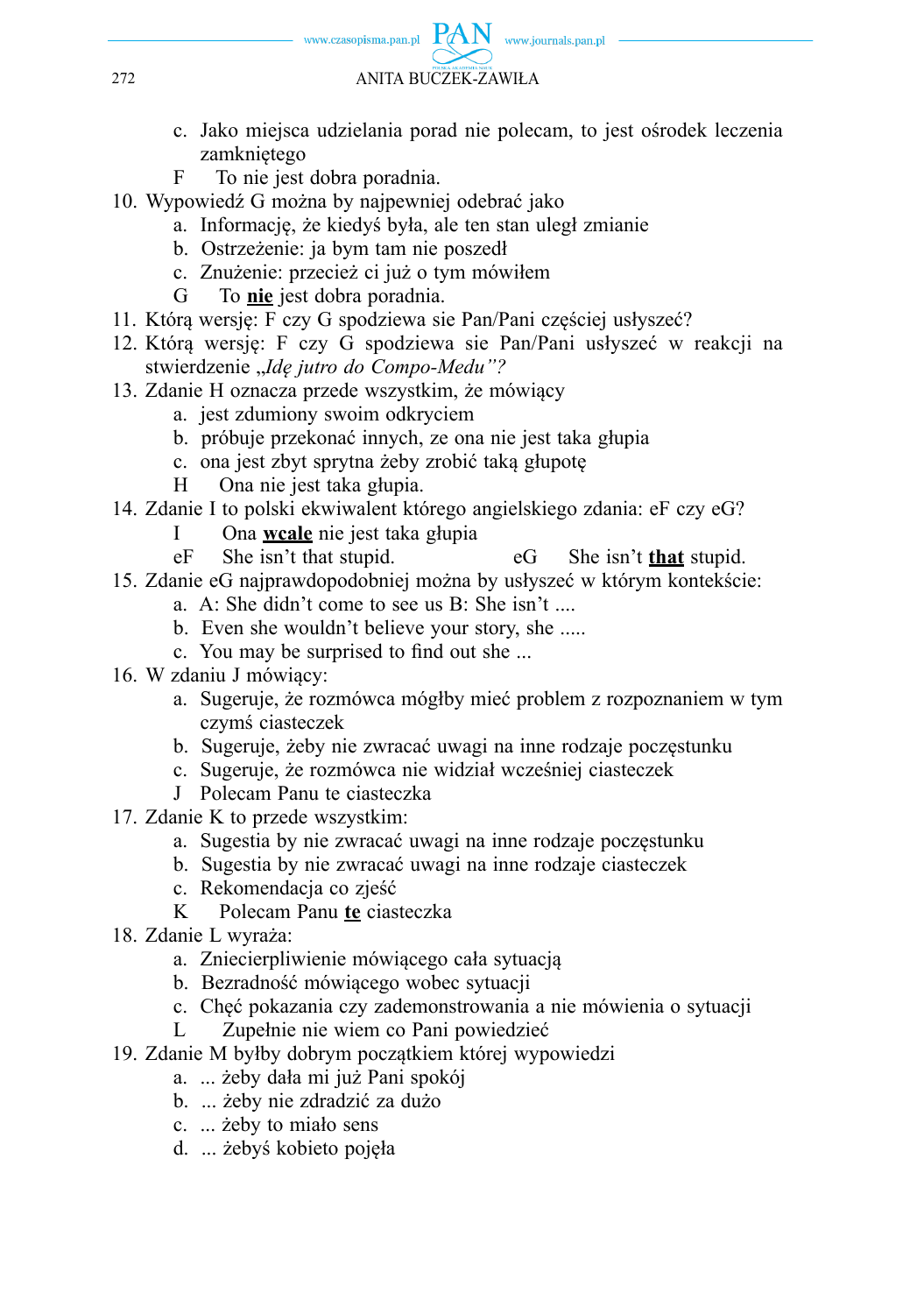- M Zupełnie nie wiem **co** Pani powiedzieć
- 20. Zdanie eC można interpretować jako:
	- a. Stwierdzenie niezaprzeczalnego faktu: ja nie jestem osobą decyzyjną
	- b. Zniecierpliwienie mówiącego (Dajże mi spokój)
	- c. Dobra rada ja nie jestem osobą decyzyjną
	- eC Don't talk to me, Bob's the person you have convince.
- 21. Które ze zdań: eD, eE czy żadne jest spodziewaną odpowiedzią/reakcją w poniższych kontekstach:
	- a.  $You've given him a reach!$
	- b. He can't break an apple into small parts, like into thirds or fourths
	- c. He's a weakling, he can't even break an apple into halves!
	- d. Are you sure he can do it with an apple?
	- eD He **can** break an apple into two.; eE He can break an **apple** into two.
- 22. Proszę dopasować wypowiedzi eH, eI oraz eJ do najbardziej pasujących podanych niżej znaczeń czy interpretacji (jedna z opcji jest zupełnie nie na miejscu):
	- a. If were you, I would do it (na Twoim miejscu bym to zrobił)
	- b. In the normal course of events this will be your duty (To twój obowiązek)
	- c. No, not him, it's your task (Ty masz to zrobić)
	- d. This is my opinion (tak ma być, tak mi sie wydaje)
	- eH I think you should try it; eI I think you should try it;
	- eJ I think you **should** try it
- 23. W zdaniu eK wszystkie wyrazy są równorzędne, żaden nie jest szczególnie wyróżniony: TAK / NIE
	- eK My sister doesn't like apples.
- 24. Proszę wybrać zakończenie zdania eL spośród opcji podanych poniżej
	- a. .., , your sister is a different matter
	- b. ..., my wife, my daughter they are a different story
	- c. ..., she prefers pears
	- d. ..., she loves them dearly and eats tons!
	- e. ..., she simply hates them
	- eL My **sister** doesn't like apples.
- 25. Proszę wybrać zakończenie zdania eM spośród opcji podanych poniżej
	- a. ..., , your sister is a different matter
	- b. ..., my wife, my daughter they are a different story
	- c. ..., she loves them dearly and eats tons!
	- d. ..., she prefers pears
	- e. ..., she simply hates them
	- eM My sister doesn't **like** apples.